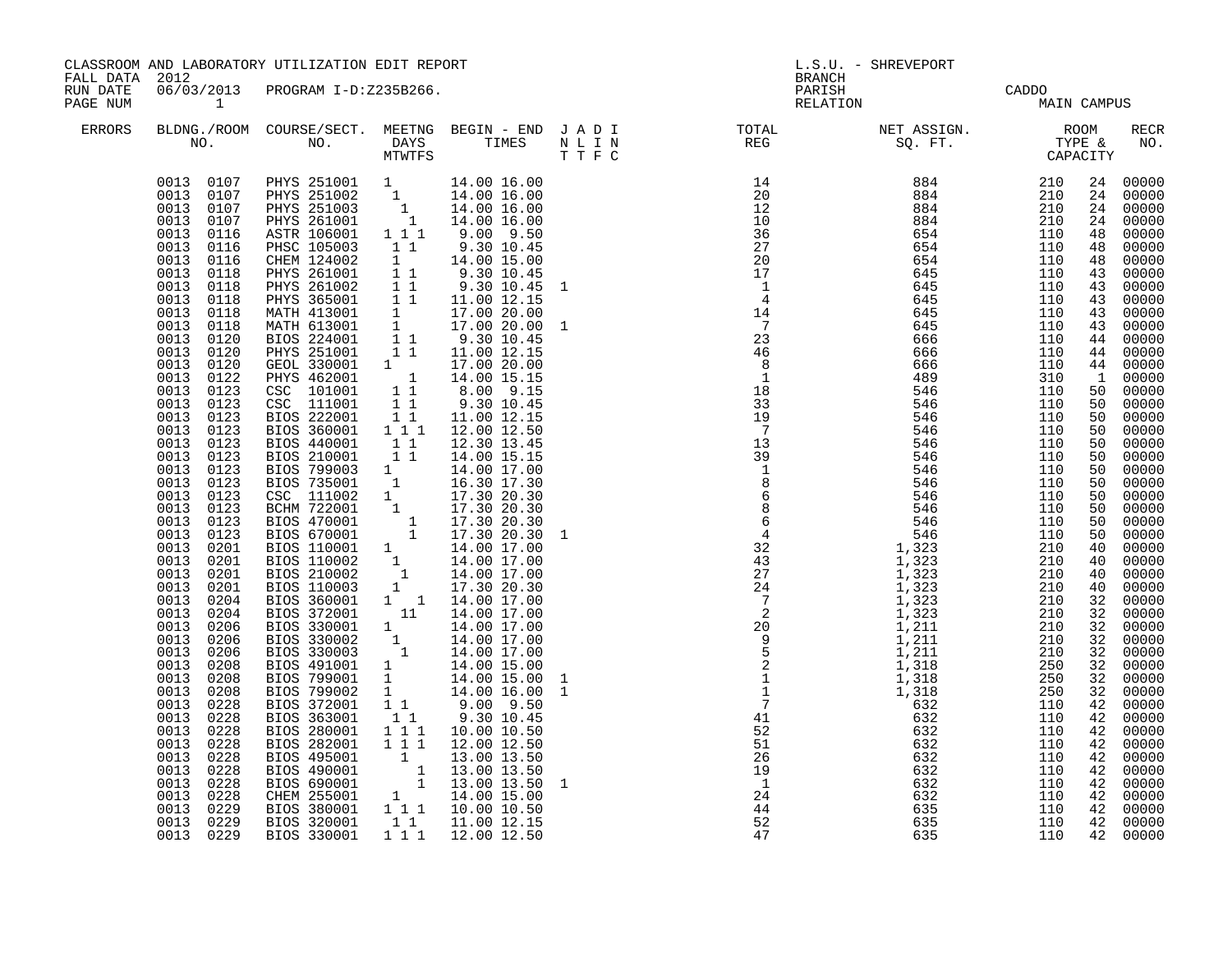| FALL DATA 2012       |                                                                                                                                                                                              | CLASSROOM AND LABORATORY UTILIZATION EDIT REPORT                                                                                                                                                                                                                                                               |  | L.S.U. - SHREVEPORT<br><b>BRANCH</b>                                                                                                                                                                                                                                                                                                                                                                                                           |                      |                   |                                                                                                                                                                                                                                                                                                                                                                                                                                                                                                                                                                                                                                                                                                                                                                                                              |
|----------------------|----------------------------------------------------------------------------------------------------------------------------------------------------------------------------------------------|----------------------------------------------------------------------------------------------------------------------------------------------------------------------------------------------------------------------------------------------------------------------------------------------------------------|--|------------------------------------------------------------------------------------------------------------------------------------------------------------------------------------------------------------------------------------------------------------------------------------------------------------------------------------------------------------------------------------------------------------------------------------------------|----------------------|-------------------|--------------------------------------------------------------------------------------------------------------------------------------------------------------------------------------------------------------------------------------------------------------------------------------------------------------------------------------------------------------------------------------------------------------------------------------------------------------------------------------------------------------------------------------------------------------------------------------------------------------------------------------------------------------------------------------------------------------------------------------------------------------------------------------------------------------|
| RUN DATE<br>PAGE NUM | $\overline{a}$                                                                                                                                                                               | 06/03/2013 PROGRAM I-D:Z235B266.                                                                                                                                                                                                                                                                               |  | PARISH<br>RELATION                                                                                                                                                                                                                                                                                                                                                                                                                             | CADDO<br>MAIN CAMPUS |                   |                                                                                                                                                                                                                                                                                                                                                                                                                                                                                                                                                                                                                                                                                                                                                                                                              |
| ERRORS               |                                                                                                                                                                                              |                                                                                                                                                                                                                                                                                                                |  | $\begin{tabular}{lllllllllllllllllllll} \textsc{BLONG.} \textsc{F100M.} & \textsc{CUIRSE/SECT.} & \textsc{METNG.} & \textsc{BEGIN - END.} & \textsc{J A D I} & \textsc{DTAT} & \textsc{NTGTL} & \textsc{NET ASSIGN.} & \textsc{ROOM} \\ \textsc{NO.} & \textsc{NO.} & \textsc{DAYS} & \textsc{TIMES} & \textsc{N L I N} & \textsc{REG} & \textsc{SG. FT.} & \textsc{CTP2} & \textsc{CAPACITY} \\ & \textsc{MTVTFS} & \textsc{T T F C} & \text$ |                      |                   | RECR<br>NO.                                                                                                                                                                                                                                                                                                                                                                                                                                                                                                                                                                                                                                                                                                                                                                                                  |
| 4                    | 0013<br>0335<br>0013<br>0335<br>0013<br>0335<br>0335<br>0013<br>0013<br>0335<br>0013<br>0335<br>0013<br>0335<br>0013<br>0336<br>0013<br>0336<br>0013<br>0337<br>0013<br>0337<br>0013<br>0338 | $\begin{tabular}{cccc} 0.013 & 0338 & \text{CHEM} & 255001 & 11 & 9.30 & 10.45 \\ 0013 & 0338 & \text{FS} & 104002 & 1 & 11 & 10.00 & 10.50 \\ 0013 & 0338 & \text{CHEM} & 303001 & 11 & 11.00 & 12.15 \\ 0013 & 0338 & \text{CHEM} & 266001 & 1 & 12.30 & 13.45 \\ 0013 & 0338 & \text{CHEM} & 265001 & 1 & $ |  | $\begin{array}{c}\n 15 \\  2 \\  5\n \end{array}$                                                                                                                                                                                                                                                                                                                                                                                              | 113<br>113<br>113    | 410<br>410<br>410 | 00000<br>00000<br>42 00000<br>32 00000<br>32 00000<br>00000<br>32 00000<br>$\frac{32}{32} \begin{array}{rr} 0.00000 \\ 0.00000 \\ 0.00000 \\ 0.00000 \\ 0.00000 \\ 0.00000 \\ 0.00000 \\ 0.00000 \\ 0.00000 \\ 0.00000 \\ 0.00000 \\ 0.00000 \\ 0.00000 \\ 0.00000 \\ 0.00000 \\ 0.00000 \\ 0.00000 \\ 0.00000 \\ 0.00000 \\ 0.00000 \\ 0.00000 \\ 0.00000 \\ 0.000$<br>$\frac{32}{32}$ 00000<br>32 00000<br>$\begin{array}{r} 32\ 28\ 28\ 00000\ 24\ 000000\ 24\ 000000\ 24\ 000000\ \end{array}$<br>24 00000<br>$\frac{25}{35}$ 00000<br>35 00000<br>35 00000<br>00000<br>00000<br>$00000$<br>00000<br>00000<br>00000<br>00000<br>28 00000<br>58 00000<br>00000<br>00000<br>00000<br>00000<br>58 00000<br>58 00000<br>58 00000<br>$\begin{array}{c} 40 & 00000 \\ 40 & 00000 \\ 40 & 00000 \\ \end{array}$ |
| 4                    |                                                                                                                                                                                              |                                                                                                                                                                                                                                                                                                                |  |                                                                                                                                                                                                                                                                                                                                                                                                                                                | 113                  | 410               | 40 00000                                                                                                                                                                                                                                                                                                                                                                                                                                                                                                                                                                                                                                                                                                                                                                                                     |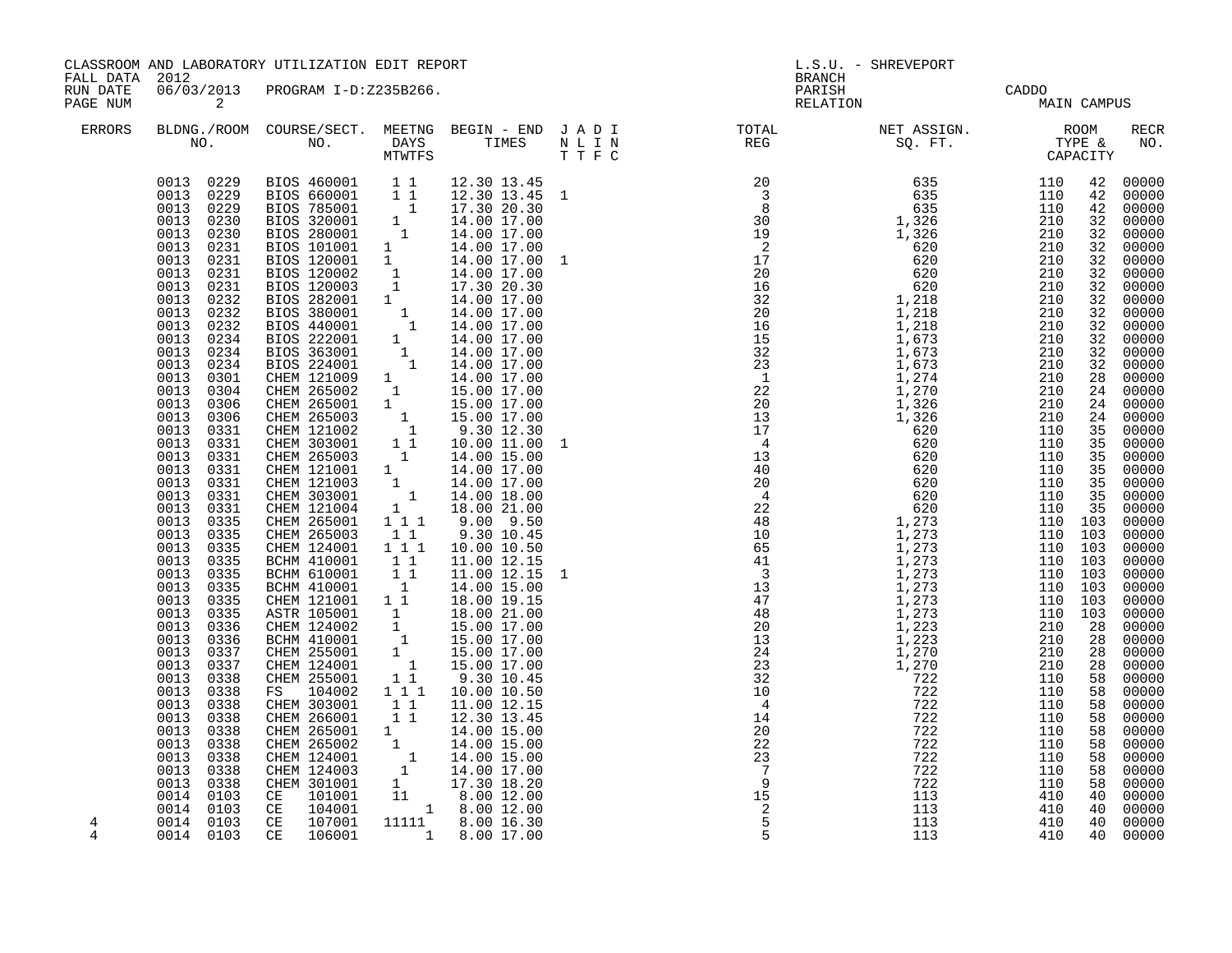|                                                                                                                                                                                                                                                                                                                                                                                                                                                                                                                                                                                                                                                                                                                                                                                                                                                                                                                                                                                                                                                                                                                                                                                                                                                                                                                                                                                                                                                                                                                                                                                                                                                                                                                                                                                                                                                                                                                                                                                                                                                                                                                                                                                                                                                                                                                                                                                                                                                                                                                                                                                                                                                                                                                                                                                                                                                                                                                                                                                                                                                                                                                                                                                                                                                                                                                                                                                                                                                                                                                                                                                                                                          | L.S.U. - SHREVEPORT<br><b>BRANCH</b>                                                                                                                                                                                                                                                                                                                                                                                                                                                                                                                                                                                                                                                                                                                                                             |  |  |  |  |
|------------------------------------------------------------------------------------------------------------------------------------------------------------------------------------------------------------------------------------------------------------------------------------------------------------------------------------------------------------------------------------------------------------------------------------------------------------------------------------------------------------------------------------------------------------------------------------------------------------------------------------------------------------------------------------------------------------------------------------------------------------------------------------------------------------------------------------------------------------------------------------------------------------------------------------------------------------------------------------------------------------------------------------------------------------------------------------------------------------------------------------------------------------------------------------------------------------------------------------------------------------------------------------------------------------------------------------------------------------------------------------------------------------------------------------------------------------------------------------------------------------------------------------------------------------------------------------------------------------------------------------------------------------------------------------------------------------------------------------------------------------------------------------------------------------------------------------------------------------------------------------------------------------------------------------------------------------------------------------------------------------------------------------------------------------------------------------------------------------------------------------------------------------------------------------------------------------------------------------------------------------------------------------------------------------------------------------------------------------------------------------------------------------------------------------------------------------------------------------------------------------------------------------------------------------------------------------------------------------------------------------------------------------------------------------------------------------------------------------------------------------------------------------------------------------------------------------------------------------------------------------------------------------------------------------------------------------------------------------------------------------------------------------------------------------------------------------------------------------------------------------------------------------------------------------------------------------------------------------------------------------------------------------------------------------------------------------------------------------------------------------------------------------------------------------------------------------------------------------------------------------------------------------------------------------------------------------------------------------------------------------------|--------------------------------------------------------------------------------------------------------------------------------------------------------------------------------------------------------------------------------------------------------------------------------------------------------------------------------------------------------------------------------------------------------------------------------------------------------------------------------------------------------------------------------------------------------------------------------------------------------------------------------------------------------------------------------------------------------------------------------------------------------------------------------------------------|--|--|--|--|
| FALL DATA 2012<br>RUN DATE<br>06/03/2013<br>PROGRAM I-D:Z235B266.<br>PAGE NUM<br>$\overline{\mathbf{3}}$                                                                                                                                                                                                                                                                                                                                                                                                                                                                                                                                                                                                                                                                                                                                                                                                                                                                                                                                                                                                                                                                                                                                                                                                                                                                                                                                                                                                                                                                                                                                                                                                                                                                                                                                                                                                                                                                                                                                                                                                                                                                                                                                                                                                                                                                                                                                                                                                                                                                                                                                                                                                                                                                                                                                                                                                                                                                                                                                                                                                                                                                                                                                                                                                                                                                                                                                                                                                                                                                                                                                 | PARISH CADDO<br>RELATION MAIN CAMPUS                                                                                                                                                                                                                                                                                                                                                                                                                                                                                                                                                                                                                                                                                                                                                             |  |  |  |  |
| $\begin{tabular}{lllllllllllllllllllll} \textsc{BLONG.} \textsc{F100M.} & \textsc{COURSE/SECT.} & \textsc{MEETNG.} & \textsc{BEGIN - END.} & \textsc{J A D I} & \textsc{DTQTAL} & \textsc{NET ASSIGN.} & \textsc{ROOM} \\ \textsc{NO.} & \textsc{NO.} & \textsc{DAYS} & \textsc{TIMES} & \textsc{N L I N} & \textsc{REG} & \textsc{SEG} & \textsc{ST.} & \textsc{STPE & \& \\ \textsc{MO.} & \textsc{NO.} & \textsc{MTWTFS} & \textsc{T T F C}$<br><b>ERRORS</b>                                                                                                                                                                                                                                                                                                                                                                                                                                                                                                                                                                                                                                                                                                                                                                                                                                                                                                                                                                                                                                                                                                                                                                                                                                                                                                                                                                                                                                                                                                                                                                                                                                                                                                                                                                                                                                                                                                                                                                                                                                                                                                                                                                                                                                                                                                                                                                                                                                                                                                                                                                                                                                                                                                                                                                                                                                                                                                                                                                                                                                                                                                                                                                         | RECR<br>NO.                                                                                                                                                                                                                                                                                                                                                                                                                                                                                                                                                                                                                                                                                                                                                                                      |  |  |  |  |
| $\begin{array}{cccccccccccc} \text{R} & \text{R} & \text{R} & \text{R} & \text{R} & \text{R} & \text{R} & \text{R} & \text{R} & \text{R} & \text{R} & \text{R} & \text{R} & \text{R} & \text{R} & \text{R} & \text{R} & \text{R} & \text{R} & \text{R} & \text{R} & \text{R} & \text{R} & \text{R} & \text{R} & \text{R} & \text{R} & \text{R} & \text{R} & \text{R} & \text{R} & \text{R} & \text{R} & \text{R} & \text{R} & \$<br>$\begin{array}{cccccccc} 0014 & 0103 & \text{CE} & 103001 & 1 & 9.00 & 17.00 \\ 0014 & 0103 & \text{CE} & 105001 & 1 & 9.30 & 11.30 \\ 0014 & 0103 & \text{CE} & 102001 & 1 & 13.00 & 17.00 \end{array}$<br>4<br>0014 0103<br>108001 1 17.30 20.00<br>CE<br>$\begin{array}{ccc} 1 & 18.00 & 20.00 \\ 1 & 9.30 & 12.30 \end{array}$<br>0014<br>0103<br>100001<br>CE<br>0014<br>0157<br>CE<br>114001<br>$\begin{array}{cc} 114001 & 1 \\ 110001 & 1 \\ 111001 & 1 \\ 115001 & 1 \end{array}$<br>0014<br>0157<br>17.30 20.30<br>CE<br>0157<br>17.30 20.30<br>0014<br>CE<br>0014<br>0157<br>18.00 20.30<br>CE<br>11<br>0014<br>0157<br>CE<br>112001<br>19.00 21.00<br>$\overline{1}$ $\overline{1}$<br>0014<br>0157<br>113001<br>19.00 21.00<br>CE<br>120001<br>0014<br>0205<br>CE<br>$\begin{array}{rrr} & 1 & 7.00 & 16.00 \\ 111 & 8.00 & 19.00 \end{array}$<br>4<br>125001<br>0205<br>4<br>0014<br>CE<br>116001<br>11<br>0014<br>0205<br>CE<br>9.00 16.00<br>4<br>0014<br>0205<br>CE<br>124001<br>$\begin{array}{ccc} 1 & 9.00 & 16.00 \ 1 & 9.00 & 16.00 \ 1 & 9.00 & 16.00 \end{array}$<br>4<br>0014<br>0205<br>127001<br>4<br>CE<br>126001<br>0014<br>0205<br>CE<br>4<br>117001<br>$\begin{array}{cccc} 1 & 9.00 & 16.00 \ 11 & 9.00 & 16.00 \ 1 & 11.00 & 12.00 \ 1 & 11.00 & 13.00 \ 1 & 18.00 & 20.00 & 1 \end{array}$<br>0014<br>0205<br>CE<br>4<br>0014<br>0205<br>CE<br>121001<br>4<br>0014<br>0205<br>CE<br>119001<br>0014<br>0205<br>118001<br>CE<br>0014<br>123001<br>0205<br>CE<br>$1 \quad \blacksquare$<br>0014<br>0205<br>CE<br>122001<br>18.30 21.00<br>0014<br>0209<br>128002<br>1111 17.00 22.00<br>CE<br>128001<br>0209<br>0014<br>CE<br>1111<br>17.00 22.30<br>4<br>CSC 115002<br>0014<br>1 1 1<br>10.00 10.50<br>0211<br>0014<br>0211<br>$\csc$<br>120001<br>$1\quad1$<br>11.00 12.15<br>0014<br>CSC 115004<br>1 1 1<br>0211<br>12.00 12.50<br>202003<br>11<br>0014<br>0212<br>9.30 10.45<br>ED<br>CSC 382001<br>0014<br>0212<br>11<br>11.00 12.15<br>0014<br>0212<br>CSC<br>430001<br>$1\quad1$<br>12.30 13.45<br>0014<br>CSC 630001<br>0212<br>1 1<br>12.30 13.45<br>CSC 405001<br>11<br>0014<br>0212<br>12.30 13.45<br>11<br>0014<br>CSC 605001<br>12.30 13.45 1<br>0212<br>0014<br>0212<br>$\csc$<br>315001<br>$1\quad1$<br>14.00 15.15<br>8.00 9.15<br>0014<br>0220<br>CSC 135001<br>11<br>11<br>0014<br>0220<br>145001<br>9.30 10.45<br>CSC<br>11<br>0014<br>480001<br>0220<br>CSC<br>11.00 12.15<br>$1\,1$<br>0014<br>0220<br>CSC<br>680001<br>11.00 12.15<br>0014<br>CSC 242001<br>11<br>0220<br>12.30 13.45<br>0014<br>0220<br>CSC<br>135002<br>11<br>14.00 15.15<br>$1\,1$<br>0014<br>CSC 345001<br>14.00 15.15<br>0220<br>$1\quad1$<br>0014<br>0220<br>CSC<br>460001<br>16.30 17.45<br>$1\quad1$<br>0014<br>0220<br>660001<br>16.30 17.45<br>CSC<br>0014<br>0220<br>CSC<br>490001<br>18.00 21.00<br>$\mathbf{1}$<br>$\begin{bmatrix} 1 \\ 1 \end{bmatrix}$<br>0014<br>0220<br>690001<br>18.00 21.00<br>CSC<br>0225A<br>458001<br>12.30 13.45<br>0014<br>AVE<br>11<br>0225A AVE 658001<br>0014<br>12.30 13.45<br>0014 0225A AVE 121002<br>14.00 15.15<br>$1\quad1$<br>1 1 14.00 15.15<br>0014 0225A AVE 250001<br>10<br>0014 0239 CE 129001<br>1 8.00 12.00<br>1,000 | 00000<br>40<br>00000<br>40<br>40<br>00000<br>00000<br>40<br>00000<br>40<br>00000<br>20<br>00000<br>20<br>00000<br>20<br>00000<br>20<br>00000<br>20<br>00000<br>20<br>00000<br>20<br>00000<br>20<br>00000<br>20<br>20<br>00000<br>00000<br>20<br>00000<br>20<br>00000<br>20<br>00000<br>20<br>00000<br>20<br>00000<br>20<br>00000<br>20<br>00000<br>20<br>00000<br>40<br>00000<br>40<br>00000<br>42<br>00000<br>42<br>00000<br>42<br>00000<br>32<br>00000<br>32<br>00000<br>32<br>32<br>00000<br>00000<br>32<br>00000<br>32<br>00000<br>32<br>36<br>00000<br>00000<br>36<br>00000<br>36<br>00000<br>36<br>00000<br>36<br>00000<br>36<br>00000<br>36<br>00000<br>36<br>00000<br>36<br>00000<br>36<br>00000<br>36<br>00000<br>20<br>00000<br>20<br>00000<br>20<br>20<br>00000<br>210<br>00000<br>32 |  |  |  |  |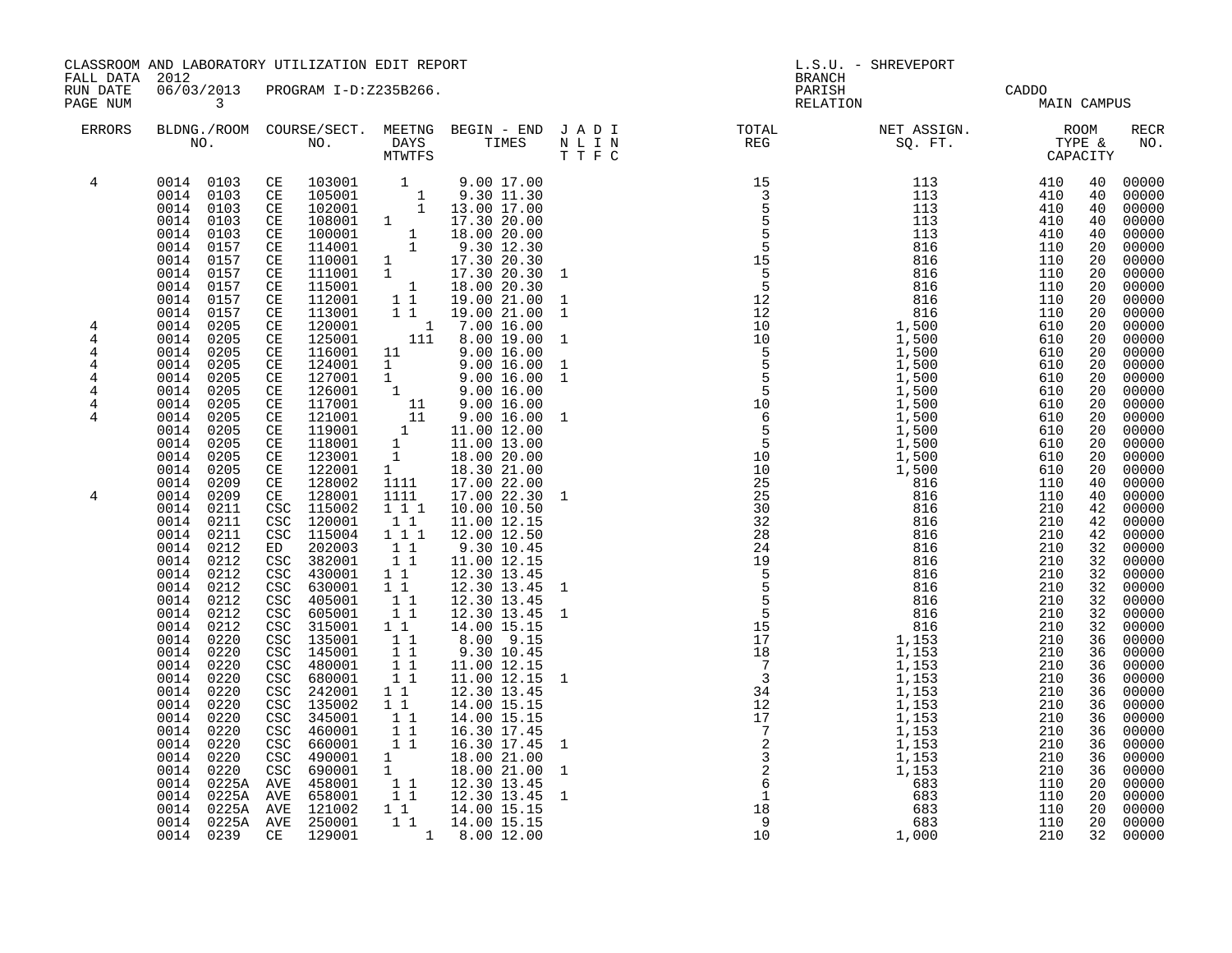|                                                      | CLASSROOM AND LABORATORY UTILIZATION EDIT REPORT<br>FALL DATA 2012                                                                  |                                                                                                                                                                                                                                                                                                                                   |                                    |                                                                                                                                                                                                                                                                            |                                   |                                                                                                                                                                                                                                                        | L.S.U. - SHREVEPORT                    |                                        |                                        |                                                                                                   |
|------------------------------------------------------|-------------------------------------------------------------------------------------------------------------------------------------|-----------------------------------------------------------------------------------------------------------------------------------------------------------------------------------------------------------------------------------------------------------------------------------------------------------------------------------|------------------------------------|----------------------------------------------------------------------------------------------------------------------------------------------------------------------------------------------------------------------------------------------------------------------------|-----------------------------------|--------------------------------------------------------------------------------------------------------------------------------------------------------------------------------------------------------------------------------------------------------|----------------------------------------|----------------------------------------|----------------------------------------|---------------------------------------------------------------------------------------------------|
| RUN DATE<br>PAGE NUM                                 | 06/03/2013<br>$\overline{4}$                                                                                                        | PROGRAM I-D:Z235B266.                                                                                                                                                                                                                                                                                                             |                                    |                                                                                                                                                                                                                                                                            |                                   | <b>BRANCH</b><br>PARISH<br>RELATION                                                                                                                                                                                                                    |                                        | CADDO<br>MAIN CAMPUS                   |                                        |                                                                                                   |
| <b>ERRORS</b>                                        |                                                                                                                                     |                                                                                                                                                                                                                                                                                                                                   |                                    |                                                                                                                                                                                                                                                                            |                                   |                                                                                                                                                                                                                                                        |                                        |                                        |                                        | <b>RECR</b><br>NO.                                                                                |
| $\overline{4}$<br>$\overline{4}$<br>4                | 0014<br>0239<br>0014<br>0239<br>0014<br>0239                                                                                        | $\begin{array}{cccccc} 0014 & 0239 & \textrm{CE} & 131003 & 11 & 9.00\ 16.00 & 9239 & \textrm{CE} & 130001 & 1 & 9.00\ 16.00 & 9014 & 0239 & \textrm{CE} & 130002 & 1 & 9.00\ 16.00 & 16.00 & 1 & 9.00\ 16.00 & 16.00 & 1 & 9.00\ 16.00 & 16.00 & 16.00 & 16.00 & 16.00 \end{array}$<br>131002<br>CE<br>CE<br>131001<br>CE 131004 | $1\quad1$                          | 17.30 20.30                                                                                                                                                                                                                                                                |                                   |                                                                                                                                                                                                                                                        |                                        |                                        | 32<br>32                               | 32 00000<br>00000<br>32 00000<br>00000<br>$\frac{32}{32}$ 00000<br>32 00000                       |
| 4<br>$\overline{4}$<br>9                             | 0014<br>0258<br>0014<br>0258<br>0014<br>0258<br>0014<br>0258<br>0014<br>0258<br>0014<br>0258<br>0014<br>0258                        | 135001<br>CE<br>132001<br>CE<br>CE<br>133001<br>CE<br>133001<br>AVE 121001<br>CE 134001<br>CE 183001                                                                                                                                                                                                                              |                                    | $\begin{array}{rrrr} 1&1&1.30&20.30&1 \ 1&18.30&20.30&1 \ 1&8.30&20.30&1 \ 1&8.00&12.00 & \ 1&9.00&16.00 & \ 1&9.00&16.00 & \ 1&9.00&16.00 & \ \end{array}$<br>1 1 15.30 16.45<br>$\begin{bmatrix} 1 & 18.00 & 22.00 \\ 1 & 18.00 & 22.00 \end{bmatrix}$                   | 1                                 |                                                                                                                                                                                                                                                        |                                        |                                        | 20<br>20<br>20<br>20<br>20<br>20<br>20 | 00000<br>00000<br>00000<br>00000<br>00000<br>00000<br>00000                                       |
|                                                      | 0015<br>0104<br>0015<br>0104<br>0015<br>0104<br>0015<br>0104<br>0015<br>0104<br>0015 0104<br>0017 0104<br>0017<br>0104<br>0017 0104 | FA 200001<br>FA 283001 11<br>FA 383001<br>CE 182001<br>CE 181001<br>CE 180001<br>BLAW 280001 111<br>MADM 301002 11<br>BLAW 280002                                                                                                                                                                                                 | $1 1 1$                            | 1 1 12.00 13.50<br>14.00 15.50<br>$\begin{array}{rrrr} 1 & 1 & 14.00 & 15.50 \ 1 & 15.00 & 17.00 \ 1 & 17.00 & 19.00 \ 1 & 18.00 & 20.00 \end{array}$<br>$9.00$ $9.50$<br>9.30 10.45<br>10.00 10.50                                                                        | 1<br>1                            | REG 50. FT. TWEE 30. FT. TWEE 100 210 2210<br>5 5 1,000 210 210 2210<br>5 5 1,000 210 2210<br>5 1,000 210 2210<br>5 1,000 210 2210<br>1,000 210 2210<br>1,000 210 2210<br>1,000 210 2210<br>1,000 210 2210<br>2020 210<br>5 9 228 210<br>1,000 210<br> |                                        |                                        | 43<br>43<br>43<br>43<br>43<br>43       | 00000<br>00000<br>00000<br>00000<br>00000<br>00000<br>54 00000<br>54 00000<br>54 00000            |
|                                                      | 0017<br>0104<br>0017 0104<br>0017<br>0104<br>0017<br>0104<br>0017<br>0104<br>0017<br>0104<br>0017<br>0104<br>0017<br>0104           | ISDS 350001<br>ACCT 206001<br>BLAW 280003<br>MADM 301001<br>ISDS 265003<br>ACCT 410001<br>ACCT 206003<br>ISDS 350002                                                                                                                                                                                                              | 11<br>$1\quad1$<br>11<br>$1\quad1$ | 11.00 12.15<br>12.00 13.15<br>12.30 13.45<br>14.00 15.15<br>18.00 21.00<br>18.00 21.00<br>18.00 21.00<br>18.00 21.00                                                                                                                                                       |                                   |                                                                                                                                                                                                                                                        |                                        |                                        | 54<br>54<br>54                         | 00000<br>54 00000<br>54 00000<br>$54$ 00000<br>54 00000<br>00000<br>00000<br>54 00000<br>70 00000 |
|                                                      | 0017<br>0105<br>0017<br>0105<br>0017<br>0105<br>0017<br>0105<br>0017<br>0105<br>0017<br>0105<br>0017<br>0105<br>0017<br>0105        | ECON 201002<br>ECON 302001<br>ISDS 265002<br>ECON 201001<br>ECON 201003<br>ISDS 265001<br>ACCT 309002<br>ECON 705001                                                                                                                                                                                                              | $1\quad1$<br>11<br>11<br>1         | 8.00 9.15<br>9.30 10.45<br>11.00 12.15<br>12.00 13.15<br>12.30 13.45<br>14.00 15.15<br>18.00 19.40                                                                                                                                                                         |                                   |                                                                                                                                                                                                                                                        |                                        |                                        | 70<br>70<br>70<br>70<br>70<br>70       | 00000<br>70 00000<br>00000<br>00000<br>00000<br>00000                                             |
| 4<br>4<br>$\overline{4}$<br>8<br>$\overline{4}$<br>4 | 0017 0105<br>0017<br>0107<br>0017 0107<br>0017<br>0107<br>0017 0107<br>0017<br>0107<br>0017<br>0107                                 | ECON 202003<br>CE 137001<br>139001<br>$\mathbb{C}\mathbb{E}$<br>CE 138001<br>CE 145001<br>CE 145002<br>$\mathbb{C}\mathbb{E}$                                                                                                                                                                                                     |                                    | $\begin{array}{rrrr} 1 & 10.00 & 21.00 \ 1 & 18.00 & 21.00 \ 1 & 7.30 & 12.00 \ 1 & 8.00 & 15.00 \ 11 & 8.00 & 18.00 \ 11 & 8.00 & 18.00 \ 11 & 8.00 & 18.00 \ 11 & 8.00 & 18.00 \end{array}$                                                                              | 1<br>$\mathbf{1}$<br>$\mathbf{1}$ | 10                                                                                                                                                                                                                                                     | 409                                    | 210                                    | 70<br>20<br>20<br>20<br>20<br>20<br>20 | $00000$<br>$00000$<br>00000<br>$00000$<br>00000<br>00000<br>00000                                 |
| 4<br>4<br>$\overline{4}$<br>4<br>8                   | 0017<br>0107<br>0017<br>0107<br>0017<br>0107<br>0017<br>0107<br>0017<br>0107<br>0017 0107                                           | CE<br>CE 142001<br>CE 142002<br>CE 144001<br>$\mathbb{C}\mathbb{E}$<br>CE 140001                                                                                                                                                                                                                                                  |                                    | $143001$<br>$141001$<br>$141001$<br>$142001$<br>$142001$<br>$142002$<br>$144001$<br>$144001$<br>$14001$<br>$14001$<br>$140001$<br>$140001$<br>$140001$<br>$140001$<br>$140001$<br>$140001$<br>$140001$<br>$140001$<br>$140001$<br>$140001$<br>$140001$<br>$140001$<br>$14$ |                                   | 10<br>10<br>10<br>110<br>10<br>20                                                                                                                                                                                                                      | 409<br>409<br>409<br>409<br>409<br>409 | 210<br>210<br>210<br>210<br>210<br>210 | 20<br>20<br>20<br>20<br>20<br>20       | $00000$<br>$00000$<br>$00000$<br>00000<br>00000<br>00000<br>00000                                 |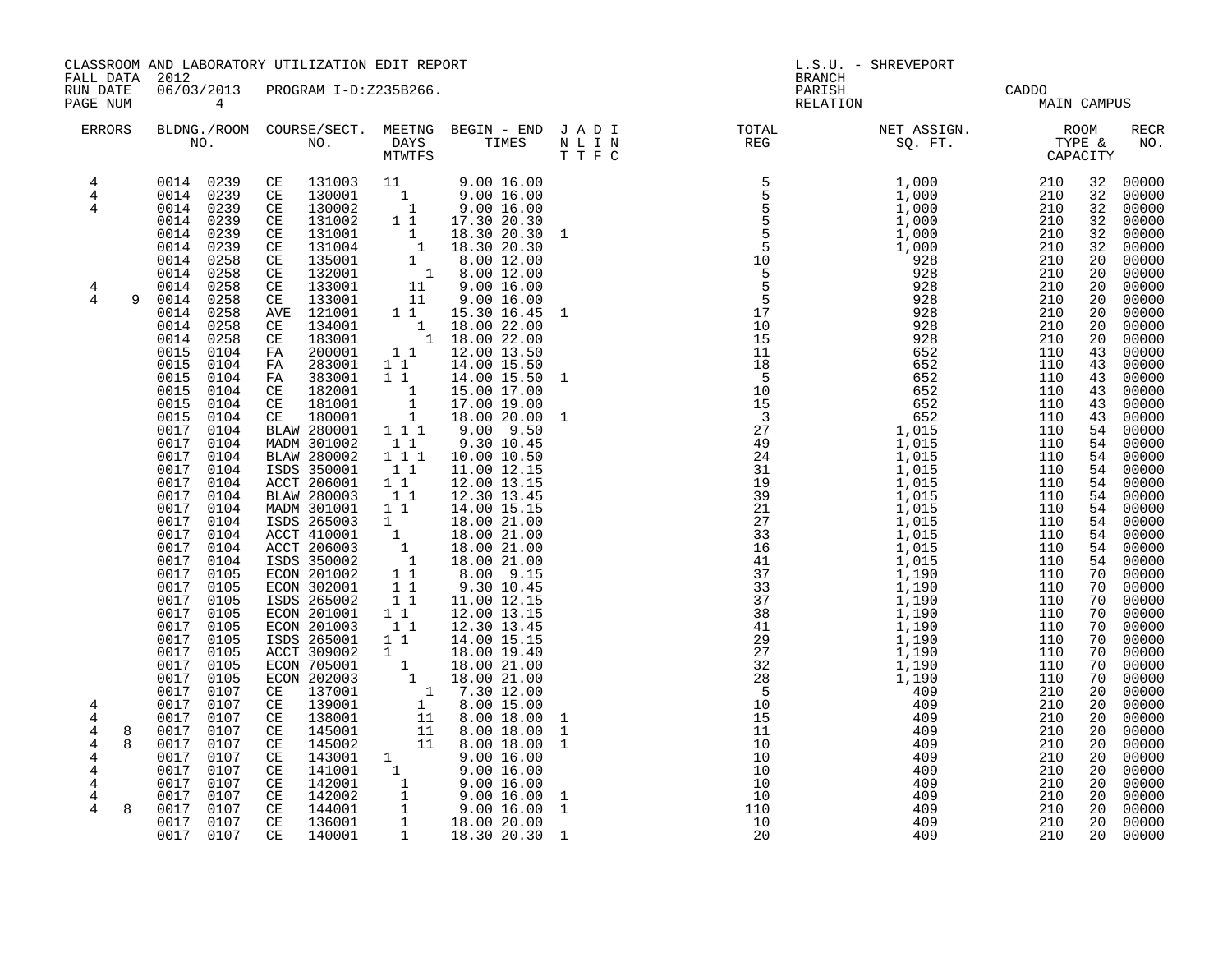| FALL DATA 2012       | CLASSROOM AND LABORATORY UTILIZATION EDIT REPORT                                                                                                                                                                                                                                                                                                                                                                                                                                                                                                                                                                                                                                                                                                            |                                                                                                                                                                                                                                                                                                                                                                                                                                                                                                                                                                                                                                                                                                                                                                                                                                                                                                                                                                                                                                                                                                                                                                                                                                                                                                                                                                                                                             |                                                                                                                           |                                                                                                                                                                                                                                                                                                                                                                                                                                                                                                                                                                                         |  | L.S.U. - SHREVEPORT<br><b>BRANCH</b>                                                                                                                                                                                                                                                                                                                                                                                   |                          |                          |                                                                                                                                                          |                                                                                                                                                                                                                                                                                                                                                                                                                                                                                                                                                                                                                                |
|----------------------|-------------------------------------------------------------------------------------------------------------------------------------------------------------------------------------------------------------------------------------------------------------------------------------------------------------------------------------------------------------------------------------------------------------------------------------------------------------------------------------------------------------------------------------------------------------------------------------------------------------------------------------------------------------------------------------------------------------------------------------------------------------|-----------------------------------------------------------------------------------------------------------------------------------------------------------------------------------------------------------------------------------------------------------------------------------------------------------------------------------------------------------------------------------------------------------------------------------------------------------------------------------------------------------------------------------------------------------------------------------------------------------------------------------------------------------------------------------------------------------------------------------------------------------------------------------------------------------------------------------------------------------------------------------------------------------------------------------------------------------------------------------------------------------------------------------------------------------------------------------------------------------------------------------------------------------------------------------------------------------------------------------------------------------------------------------------------------------------------------------------------------------------------------------------------------------------------------|---------------------------------------------------------------------------------------------------------------------------|-----------------------------------------------------------------------------------------------------------------------------------------------------------------------------------------------------------------------------------------------------------------------------------------------------------------------------------------------------------------------------------------------------------------------------------------------------------------------------------------------------------------------------------------------------------------------------------------|--|------------------------------------------------------------------------------------------------------------------------------------------------------------------------------------------------------------------------------------------------------------------------------------------------------------------------------------------------------------------------------------------------------------------------|--------------------------|--------------------------|----------------------------------------------------------------------------------------------------------------------------------------------------------|--------------------------------------------------------------------------------------------------------------------------------------------------------------------------------------------------------------------------------------------------------------------------------------------------------------------------------------------------------------------------------------------------------------------------------------------------------------------------------------------------------------------------------------------------------------------------------------------------------------------------------|
| RUN DATE<br>PAGE NUM | 06/03/2013<br>$5^{\circ}$                                                                                                                                                                                                                                                                                                                                                                                                                                                                                                                                                                                                                                                                                                                                   | PROGRAM I-D:Z235B266.                                                                                                                                                                                                                                                                                                                                                                                                                                                                                                                                                                                                                                                                                                                                                                                                                                                                                                                                                                                                                                                                                                                                                                                                                                                                                                                                                                                                       |                                                                                                                           |                                                                                                                                                                                                                                                                                                                                                                                                                                                                                                                                                                                         |  | PARISH<br>RELATION                                                                                                                                                                                                                                                                                                                                                                                                     |                          | CADDO<br>MAIN CAMPUS     |                                                                                                                                                          |                                                                                                                                                                                                                                                                                                                                                                                                                                                                                                                                                                                                                                |
| <b>ERRORS</b>        |                                                                                                                                                                                                                                                                                                                                                                                                                                                                                                                                                                                                                                                                                                                                                             |                                                                                                                                                                                                                                                                                                                                                                                                                                                                                                                                                                                                                                                                                                                                                                                                                                                                                                                                                                                                                                                                                                                                                                                                                                                                                                                                                                                                                             |                                                                                                                           |                                                                                                                                                                                                                                                                                                                                                                                                                                                                                                                                                                                         |  |                                                                                                                                                                                                                                                                                                                                                                                                                        |                          |                          |                                                                                                                                                          | <b>RECR</b><br>NO.                                                                                                                                                                                                                                                                                                                                                                                                                                                                                                                                                                                                             |
| 4<br>4               | 0017 0112<br>0017<br>0112<br>$\begin{array}{cc} 0017 & 0112 \\ 0017 & 0112 \end{array}$<br>0017<br>0017<br>0112<br>0017<br>0113<br>0017<br>0113<br>0017<br>0113<br>0017<br>0113<br>0017<br>0113<br>0017<br>0113<br>0017<br>0113<br>0017<br>0113<br>0017 0113<br>0017<br>0113<br>0017 0113<br>0017 0113<br>0017 0113<br>0017<br>0113<br>0017 0113<br>0017<br>0113<br>0017 0113<br>0017<br>0203<br>0017 0203<br>0017<br>0203<br>0017 0206<br>0017<br>0206<br>0017<br>0206<br>0017<br>0206<br>0017<br>0206<br>0017<br>0206<br>0017<br>0209<br>0017 0209<br>0017<br>0209<br>0017 0209<br>0017<br>0209<br>0017 0209<br>0017<br>0209<br>0017 0210<br>0017<br>0210<br>0017<br>0210<br>0017<br>0210<br>0017<br>0210<br>0017<br>0210<br>0017<br>0210<br>0017<br>0210 | $\begin{array}{cccccccc} 0017 & 0112 & \text{ED} & 319001 & 1 & 1 & 8.30 & 9.45 \\ 0017 & 0112 & \text{ED} & 419001 & 1 & 1 & 9.30 & 10.45 \end{array}$<br>ED 316001 1 1 13.00 15.00<br>ED 317001 1 1 14.30 15.45<br>ED 317002 1 16.00 19.00<br>ED 319003 1 16.30 19.30<br>ED 318002 1 16.30 19.30<br>CE 146001 1 8.30 12.30<br>PSYC 152002 1 1 1 9.00 9.50<br>FS 102001<br><b>PSYC 152001</b><br>PSYC 152003<br>PSYC 411001<br>PSYC 152004<br>FS 102002<br>$\begin{tabular}{cccc} r > & 102002 & 1 & 1 & 14.00 & 15.15 \\ \text{ED} & 411001 & 1 & 16.00 & 17.00 \\ \text{ED} & 421001 & 1 & 16.00 & 17.00 \\ \text{ED} & 422001 & 1 & 16.00 & 17.00 \\ \text{ED} & 422002 & 1 & 16.00 & 17.00 \\ \text{ED} & 422003 & 1 & 16.00 & 17.00 \\ \text{ED} & 423001 & 1 & 16.00 & 1$<br>ISDS 150004<br>ISDS 150002 1 1<br>CE 147001 1 1<br>CE 148001 1<br>FIN 400001<br>ACCT 310001<br>ACCT 205004<br>ACCT 330001<br>MKT 310001<br>BLAW 332001<br>BLAW 332001 1 1 9.30 10.45<br>ACCT 420001 1 18.00 21.00<br>BLAW 340001 1 18.00 21.00<br>ACCT 311001 1 18.00 21.00<br>ACCT 285001 1 18.00 21.00<br>PSYC 212001 1 1 9.30 10.45<br>PSYC 209001 1 1 1 10.00 10.50<br>PSYC 455001<br><b>PSYC 207001</b><br>424001<br>ED<br>ED 424002<br>PSYC 755001<br><b>PSYC 411002</b><br>0017 0211 ED 309001 1 1 9.30 10.45<br>0017 0211 ED 308001 1 1 9.30 10.45<br>0017 0211 ED 308001 1 1 9.30 10.45<br>0017 0211 ED 416001 1 1 12.30 14.30 | $\begin{smallmatrix}1&1\\1&1&1\end{smallmatrix}$<br>$1\quad1$<br>$1 1 1$<br>$1\quad1$<br>11<br>11<br>11<br>11<br>11<br>11 | 9.30 10.45<br>10.00 10.50<br>11.00 12.15<br>12.00 12.50<br>14.00 15.15<br>14.00 15.15<br>16.00 17.00 1<br>11.00 12.15<br>12.00 13.15<br>$\begin{bmatrix} 1 & 1 & 7.30 & 18.00 \\ 1 & 7.30 & 18.00 & 1 \end{bmatrix}$<br>$\begin{array}{cccc} 1 & 1 & 1 & 9 & 0 & 9 & 50 \\ 1 & 1 & 11 & 00 & 12 & 15 \end{array}$<br>$\begin{array}{rrrr} 1 & 18.00 & 21.00 \ 1 & 18.00 & 21.00 \ 1 & 1 & 9.00 & 9.50 \end{array}$<br>9.30 10.45<br>$11.00$ $12.15$<br>$12.00$ $13.15$<br>$\begin{bmatrix} 1 & 16.30 & 17.20 \ 1 & 17.00 & 17.50 \ 1 & 18.00 & 21.00 \ 1 & 18.00 & 21.00 \end{bmatrix}$ |  | $\begin{array}{cccccccc} \text{R-0.1,} & \text{R-0.2,} & \text{R-0.3,} \\ \text{R-0.1,} & \text{R-0.2,} & \text{R-0.3,} \\ \text{R-0.3,} & \text{R-0.4,} & \text{R-0.5,} \\ \text{R-0.4,} & \text{R-0.5,} \\ \text{R-0.6,} & \text{R-0.6,} \\ \text{R-0.6,} & \text{R-0.6,} \\ \text{R-0.6,} & \text{R-0.6,} \\ \text{R-0.6,} & \text{R-0.6,} \\ \text{$<br>$\overline{38}$<br>$\overline{5}$<br>$\frac{5}{18}$<br>- 9 | 798<br>956<br>956<br>956 | 110<br>110<br>110<br>110 | 22<br>22<br>71<br>71<br>71<br>71<br>40<br>40<br>40<br>40<br>40<br>40<br>48<br>48<br>48<br>48<br>48<br>57<br>57<br>57<br>57<br>57<br>57<br>57<br>57<br>68 | 22 00000<br>00000<br>22 00000<br>22 00000<br>22 00000<br>22 00000<br>00000<br>71 00000<br>71 00000<br>71 00000<br>00000<br>71 00000<br>$71$ 00000<br>$71$ 00000<br>00000<br>$\begin{array}{r} 71 & 00000 \\ 71 & 00000 \\ 71 & 00000 \\ 71 & 00000 \\ \end{array}$<br>00000<br>$71$ 00000<br>$71$ 00000<br>$71$ 00000<br>00000<br>71 00000<br>$34$ 00000<br>34 00000<br>34 00000<br>00000<br>00000<br>$00000$<br>$00000$<br>00000<br>00000<br>00000<br>00000<br>00000<br>00000<br>48 00000<br>48 00000<br>00000<br>00000<br>00000<br>$00000$<br>$00000$<br>00000<br>00000<br>$00000$<br>00000<br>00000<br>68 00000<br>68 00000 |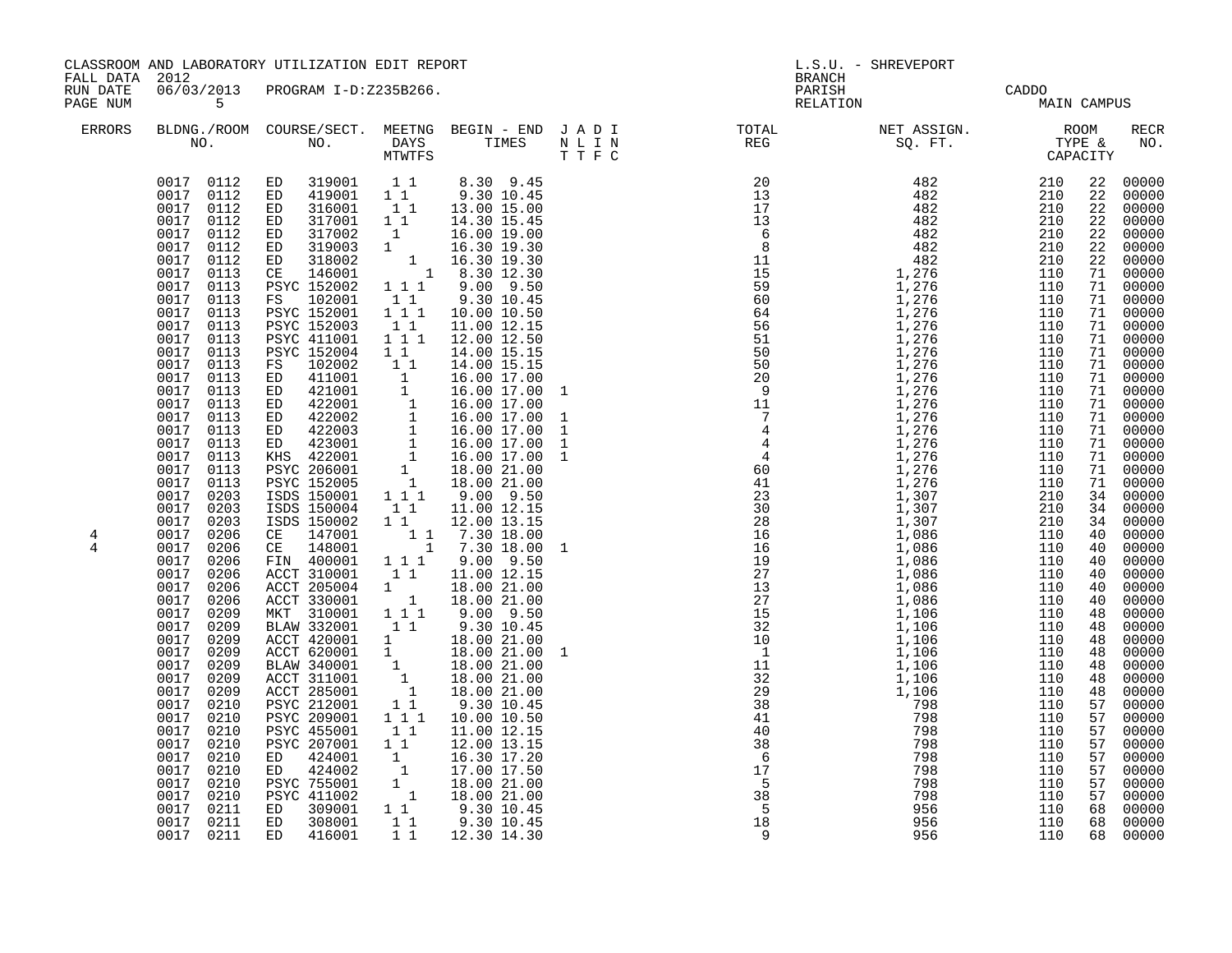|                                        |                                                                                                                                                                                                                                                                                                                                                                                                                                                                                                                                                                                                                                                                  | CLASSROOM AND LABORATORY UTILIZATION EDIT REPORT                                                                                                                                                                                                                                                                                                                                                                                                                                                                                                                                                                                                                                                                                                                                                                                                                                                                                                                                                                                                                                                                                                                                                                                                                                                                                                                   |                                                                                                                                                                                                                                                              |                                                                                                                                                                                                                                                                                                                                                                                                                                                                                                                 | L.S.U. - SHREVEPORT<br><b>BRANCH</b> |  |                                      |                                                                                                                                                                                                                |                                                                                                                                                                                                                                                                                                                                                                                                                                                                                                                                   |
|----------------------------------------|------------------------------------------------------------------------------------------------------------------------------------------------------------------------------------------------------------------------------------------------------------------------------------------------------------------------------------------------------------------------------------------------------------------------------------------------------------------------------------------------------------------------------------------------------------------------------------------------------------------------------------------------------------------|--------------------------------------------------------------------------------------------------------------------------------------------------------------------------------------------------------------------------------------------------------------------------------------------------------------------------------------------------------------------------------------------------------------------------------------------------------------------------------------------------------------------------------------------------------------------------------------------------------------------------------------------------------------------------------------------------------------------------------------------------------------------------------------------------------------------------------------------------------------------------------------------------------------------------------------------------------------------------------------------------------------------------------------------------------------------------------------------------------------------------------------------------------------------------------------------------------------------------------------------------------------------------------------------------------------------------------------------------------------------|--------------------------------------------------------------------------------------------------------------------------------------------------------------------------------------------------------------------------------------------------------------|-----------------------------------------------------------------------------------------------------------------------------------------------------------------------------------------------------------------------------------------------------------------------------------------------------------------------------------------------------------------------------------------------------------------------------------------------------------------------------------------------------------------|--------------------------------------|--|--------------------------------------|----------------------------------------------------------------------------------------------------------------------------------------------------------------------------------------------------------------|-----------------------------------------------------------------------------------------------------------------------------------------------------------------------------------------------------------------------------------------------------------------------------------------------------------------------------------------------------------------------------------------------------------------------------------------------------------------------------------------------------------------------------------|
| FALL DATA 2012<br>RUN DATE<br>PAGE NUM | $\overline{6}$                                                                                                                                                                                                                                                                                                                                                                                                                                                                                                                                                                                                                                                   | 06/03/2013 PROGRAM I-D:Z235B266.                                                                                                                                                                                                                                                                                                                                                                                                                                                                                                                                                                                                                                                                                                                                                                                                                                                                                                                                                                                                                                                                                                                                                                                                                                                                                                                                   |                                                                                                                                                                                                                                                              |                                                                                                                                                                                                                                                                                                                                                                                                                                                                                                                 |                                      |  | PARISH CADDO<br>RELATION MAIN CAMPUS |                                                                                                                                                                                                                |                                                                                                                                                                                                                                                                                                                                                                                                                                                                                                                                   |
| <b>ERRORS</b>                          |                                                                                                                                                                                                                                                                                                                                                                                                                                                                                                                                                                                                                                                                  |                                                                                                                                                                                                                                                                                                                                                                                                                                                                                                                                                                                                                                                                                                                                                                                                                                                                                                                                                                                                                                                                                                                                                                                                                                                                                                                                                                    |                                                                                                                                                                                                                                                              |                                                                                                                                                                                                                                                                                                                                                                                                                                                                                                                 |                                      |  |                                      |                                                                                                                                                                                                                | RECR<br>NO.                                                                                                                                                                                                                                                                                                                                                                                                                                                                                                                       |
|                                        | 0017 0214<br>0017<br>0214<br>0017 0214<br>0017<br>0214<br>0017 0216<br>0017 0216<br>0017<br>0216<br>0017<br>0216<br>0017<br>0216<br>0017<br>0216<br>0017<br>0216<br>0017<br>0216<br>0017<br>0216<br>0017 0216<br>0017<br>0217<br>0017 0217<br>0017 0217<br>0017 0217<br>0017 0218<br>0017 0222<br>0017<br>0222<br>0017 0222<br>0017 0222<br>0017 0222<br>0017<br>0222<br>0017 0222<br>0017 0222<br>0017 0222<br>0017 0222<br>0017 0222<br>0017<br>$0\overline{2}\overline{2}\overline{2}$<br>0017 0222<br>0017<br>0225<br>0017<br>0225<br>0017<br>0228<br>0017<br>0228<br>0017<br>0228<br>0017<br>0228<br>0017<br>0229<br>0017<br>0229<br>0017 0229<br>0017 0229 | $\begin{tabular}{cccc} 0017 & 0211 & ED & 416002 & 1 & 1 & 12.30 & 14.30 & 1 \\ 0017 & 0211 & LIBS & 415001 & 1 & 13.00 & 15.50 \\ 0017 & 0211 & LIBS & 615001 & 1 & 13.00 & 15.50 & 1 \\ 0017 & 0211 & ED & 412001 & 1 & 16.00 & 19.00 \\ 0017 & 0211 & ED & 315001 & 1 & 16.30 & 19.30 \\ 0017 &$<br>PSYC 208001 1 1 1<br>PSYC 216001 111<br>PSYC 426001<br>PSYC 626001<br>ACCT 320001<br>ECON 202001 1 1 1<br>ACCT 206002<br>ACCT 205001<br>ACCT 309001<br>ECON 202002<br>ECON 202002<br>ACCT 205002<br>1 12.00 15.45<br>13.00 15.15<br>ISDS 702001<br>1 18.00 21.00<br>ISDS 383002<br>1 18.00 21.00<br>MKT 445001<br>11 11.00 12.15<br>MKT 445001<br>11 11.00 12.15<br>MADM 210001 1 1<br>LDSH 301001<br>MADM 210003<br>ED 202001<br>LDSH 201001<br>MKT 301001<br>ACCT 205003<br>FIN 301001<br>ISDS 383001 11<br>MADM 480001 1<br>BADM 791001 1<br>BADM 797001 1<br>BADM 797001 1 13.00 17.15<br>FS 101001 1 1 14.00 15.15<br>MKT 301002 1 18.00 21.00<br>MADM 480002 1 18.00 21.00<br>MADM 760001 1 18.00 21.00<br>BLAW 333001 1 18.00 21.00<br>MADM 430001 1 11.00 12.15<br>MADM 360001<br>FIN 331001<br>FIN 320001<br>FIN 231001<br>ACCT 440001 1 18.00 21.00<br>ED 311001 1 1 1 13.00 14.15<br>ED 201001 11 14.00 15.30<br>ED 435001 1 16.00 19.00<br>ED 437001 1 16.00 19.00<br>ED 437001 1 16.00 19.00<br>ED 430001 1 16.00 19.00<br>0017 0229 ED 430001 | $\begin{array}{cc} 1 & 1 \\ 1 & 1 \end{array}$<br>11<br>$\begin{smallmatrix}1&1\\1&1&1\end{smallmatrix}$<br>$1\quad1$<br>$\begin{smallmatrix}&&1\\&&1\\1&1&1\end{smallmatrix}$<br>11<br>$1 \quad 1 \quad 1$<br>$1\quad1$<br>$1 1 1$<br>11<br>$1\overline{1}$ | $9.00$ $9.50$<br>10.00 10.50<br>11.00 12.15<br>11.00 12.15 1<br>8.00 9.15<br>9.00 9.50<br>9.30 10.45<br>10.00 10.50<br>12.00 13.15<br>14.00 15.15<br>$\begin{array}{rrrr} 1 & 18.00 & 21.00 \\ 1 & 18.00 & 21.00 \\ 1 & 17.30 & 20.30 \end{array}$<br>$8.00$ $9.15$<br>$9.00$ $9.50$<br>9.30 10.45<br>10.00 10.50<br>12.00 13.15<br>12.30 13.45<br>$\begin{array}{rrrr} 1 & 13.00 & 17.15 \\ 1 & 13.00 & 17.15 \\ \end{array}$ 1<br>12.00 13.15<br>8.00 8.50<br>$8.00$ $9.15$<br>$9.00$ $9.50$<br>16.00 19.00 1 |                                      |  |                                      | 68<br>68<br>68<br>38<br>38<br>35<br>35<br>35<br>35<br>68<br>68<br>68<br>68<br>68<br>68<br>30<br>30<br>30<br>30<br>47<br>68<br>68<br>68<br>68<br>31<br>31<br>36<br>36<br>36<br>36<br>36<br>36<br>36<br>36<br>36 | 00000<br>00000<br>68 00000<br>00000<br>68 00000<br>38 00000<br>00000<br>00000<br>00000<br>00000<br>00000<br>00000<br>68 00000<br>00000<br>00000<br>00000<br>68 00000<br>68 00000<br>00000<br>68 00000<br>$00000$<br>00000<br>00000<br>00000<br>$00000$<br>$00000$<br>00000<br>00000<br>68 00000<br>68 00000<br>00000<br>68 00000<br>$68$ 00000<br>68 00000<br>00000<br>68 00000<br>68 00000<br>68 00000<br>68 00000<br>00000<br>00000<br>00000<br>00000<br>00000<br>00000<br>$00000$<br>00000<br>00000<br>00000<br>00000<br>00000 |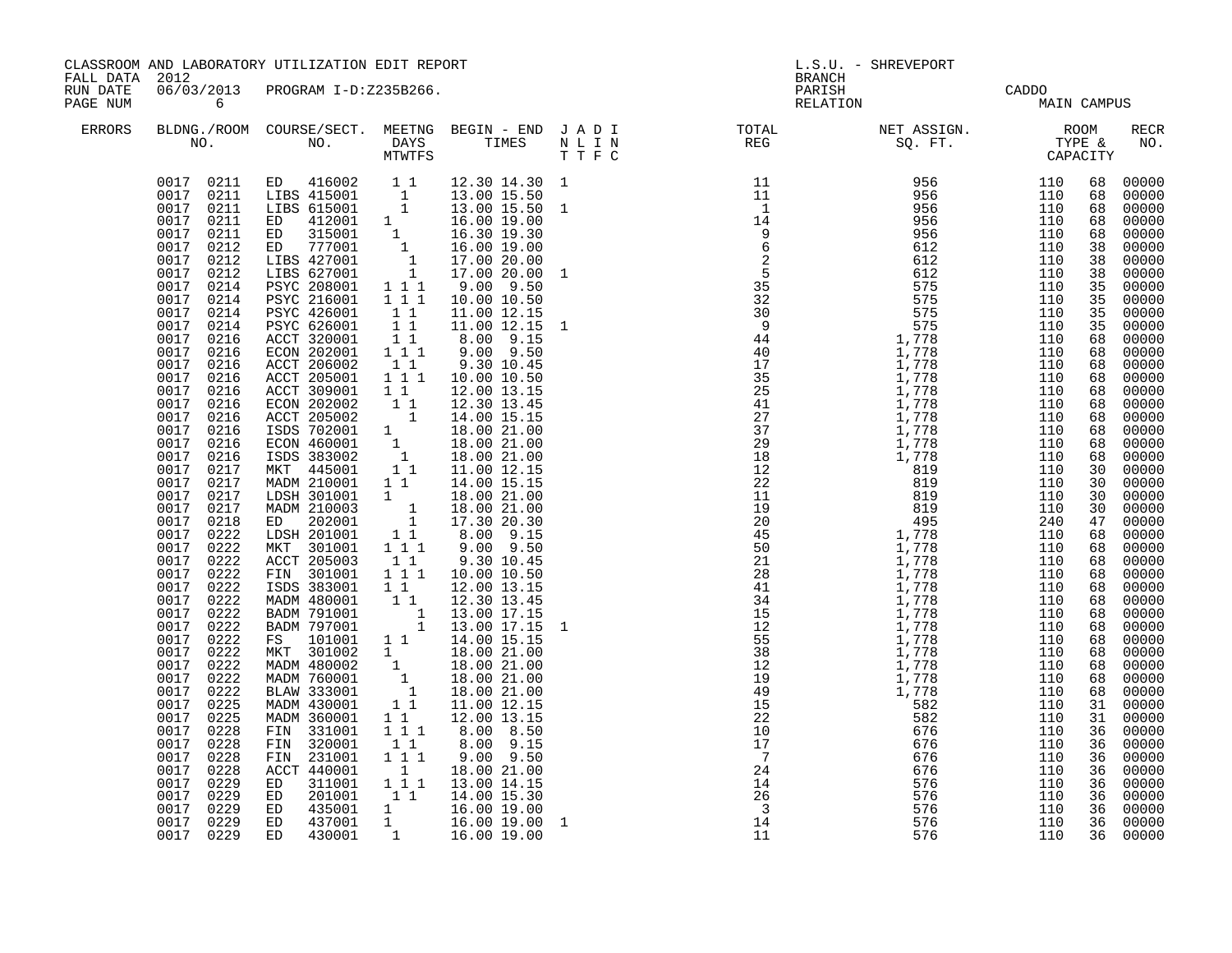| CLASSROOM AND LABORATORY UTILIZATION EDIT REPORT<br>L.S.U. - SHREVEPORT<br>FALL DATA<br>2012<br><b>BRANCH</b>                                                                                                                                                                                                                                                                                                                                                                                                                                                                                                                                                                                                                                                                                                                                                                                                                                                                                                                                                                                                                                                                                                                                                                                                                                                                                                                                                                                                                                                                                                                                                                                                                                                                                                                                                                                                                                                                                                                                                                                                                                                                                                                                                                                                                                                                                                                                                                                                                                                                                                                                                                                                                                                                                                                                                                                                                                                                                                                                                                                                                                                                                                                                                                                                                                                                                             |                                                             |                                                                                                                                                                                                                                                                                        |                                                                                                                                                                                                                                                                                                                                                                                                                                                                                                                       |
|-----------------------------------------------------------------------------------------------------------------------------------------------------------------------------------------------------------------------------------------------------------------------------------------------------------------------------------------------------------------------------------------------------------------------------------------------------------------------------------------------------------------------------------------------------------------------------------------------------------------------------------------------------------------------------------------------------------------------------------------------------------------------------------------------------------------------------------------------------------------------------------------------------------------------------------------------------------------------------------------------------------------------------------------------------------------------------------------------------------------------------------------------------------------------------------------------------------------------------------------------------------------------------------------------------------------------------------------------------------------------------------------------------------------------------------------------------------------------------------------------------------------------------------------------------------------------------------------------------------------------------------------------------------------------------------------------------------------------------------------------------------------------------------------------------------------------------------------------------------------------------------------------------------------------------------------------------------------------------------------------------------------------------------------------------------------------------------------------------------------------------------------------------------------------------------------------------------------------------------------------------------------------------------------------------------------------------------------------------------------------------------------------------------------------------------------------------------------------------------------------------------------------------------------------------------------------------------------------------------------------------------------------------------------------------------------------------------------------------------------------------------------------------------------------------------------------------------------------------------------------------------------------------------------------------------------------------------------------------------------------------------------------------------------------------------------------------------------------------------------------------------------------------------------------------------------------------------------------------------------------------------------------------------------------------------------------------------------------------------------------------------------------------------|-------------------------------------------------------------|----------------------------------------------------------------------------------------------------------------------------------------------------------------------------------------------------------------------------------------------------------------------------------------|-----------------------------------------------------------------------------------------------------------------------------------------------------------------------------------------------------------------------------------------------------------------------------------------------------------------------------------------------------------------------------------------------------------------------------------------------------------------------------------------------------------------------|
| 06/03/2013<br>RUN DATE<br>PROGRAM I-D:Z235B266.<br>CADDO<br>MAIN CAMPUS<br>$7\overline{ }$<br>PAGE NUM                                                                                                                                                                                                                                                                                                                                                                                                                                                                                                                                                                                                                                                                                                                                                                                                                                                                                                                                                                                                                                                                                                                                                                                                                                                                                                                                                                                                                                                                                                                                                                                                                                                                                                                                                                                                                                                                                                                                                                                                                                                                                                                                                                                                                                                                                                                                                                                                                                                                                                                                                                                                                                                                                                                                                                                                                                                                                                                                                                                                                                                                                                                                                                                                                                                                                                    |                                                             |                                                                                                                                                                                                                                                                                        |                                                                                                                                                                                                                                                                                                                                                                                                                                                                                                                       |
| $\begin{tabular}{lllllllllllllllllllll} \textsc{BLONG.} \textsc{F1} & \textsc{R1} & \textsc{R2} & \textsc{R3} & \textsc{R4} & \textsc{R5} & \textsc{R5} & \textsc{R6} & \textsc{R6} & \textsc{R6} & \textsc{R6} & \textsc{R6} & \textsc{R6} & \textsc{R6} & \textsc{R6} & \textsc{R6} & \textsc{R6} & \textsc{R6} & \textsc{R6} & \textsc{R6} & \textsc{R6} & \textsc{R6} & \textsc{R6} & \textsc{R6} & \text$<br><b>ERRORS</b>                                                                                                                                                                                                                                                                                                                                                                                                                                                                                                                                                                                                                                                                                                                                                                                                                                                                                                                                                                                                                                                                                                                                                                                                                                                                                                                                                                                                                                                                                                                                                                                                                                                                                                                                                                                                                                                                                                                                                                                                                                                                                                                                                                                                                                                                                                                                                                                                                                                                                                                                                                                                                                                                                                                                                                                                                                                                                                                                                                           |                                                             |                                                                                                                                                                                                                                                                                        | RECR<br>NO.                                                                                                                                                                                                                                                                                                                                                                                                                                                                                                           |
| $\begin{tabular}{c c c} & $\mathbf{p}_{\text{R}}$ & $\mathbf{p}_{\text{R}}$ & $\mathbf{p}_{\text{R}}$ & $\mathbf{p}_{\text{R}}$ & $\mathbf{p}_{\text{R}}$ & $\mathbf{p}_{\text{R}}$ & $\mathbf{p}_{\text{R}}$ & $\mathbf{p}_{\text{R}}$ & $\mathbf{p}_{\text{R}}$ & $\mathbf{p}_{\text{R}}$ & $\mathbf{p}_{\text{R}}$ & $\mathbf{p}_{\text{R}}$ & $\mathbf{p}_{\text{R}}$ \\ & $\mathbf{p}_{\text{R}}$ & $\mathbf{p}_{\text{R}}$ & $\mathbf{p}_{\text{R}}$<br>$\begin{array}{cccccc} 0017 & 0229 & \text{ED} & 201002 & 1 & 17.00 & 20.00 \\ 0017 & 0341 & \text{FIN} & 442001 & 1 & 9.30 & 10.45 \\ 0017 & 0341 & \text{FIN} & 642001 & 1 & 9.30 & 10.45 \end{array}$<br>MADM 105001 1 1 1<br>0017 0341<br>0017 0341<br>MKT 330001 1 14.00 17.00<br>MADM 431002 1 18.00 21.00<br>MADM 429001 1 18.00 21.00<br>MADM 425001 1 18.00 21.00<br>PSYC 428001 1 8.00 9.15<br>0017<br>0341<br>0017<br>0341<br>0017<br>0341<br>0017 0342<br>PSYC 428001 1 1 8.00 9.15<br>PSYC 404001 1 1 9.30 10.45<br>PSYC 216002 1 1 11.00 12.15<br>PSYC 695001 1 18.00 21.00<br>PSYC 595001 1 18.00 21.00<br>PSYC 716001 1 18.00 21.00<br>PSYC 709001 1 18.00 21.00<br>PSYC 709001 1 18.00 21.00<br>PSY<br>0017<br>0342<br>0017 0342<br>0017<br>0342<br>0017 0342<br>0017<br>0342<br>0017 0342<br>0017<br>0343<br>0017 0343<br>0017<br>0343<br>0017 0343<br>0017<br>0344<br>0017<br>PSYC 350001<br>$\begin{array}{c} \begin{array}{c} 1 \\ 1 \end{array} \end{array}$<br>0344<br>0017<br><b>PSYC 450001</b><br>0345<br>0017<br>PSYC 350002<br>11<br>0345<br><b>PSYC 740001</b><br>0017<br>0345<br>1<br>PSYC 783001 1 15.30 17.00<br>PSYC 786001 1 15.30 17.00<br>PSYC 786001 1 15.30 17.00<br>ED 250001 1 12.30 13.45<br>ED 250002 1 17.00 20.00<br>ED 304001 1 17.00 20.00<br>ED 305001 1 17.00 20.00<br>PSYC 753001 1 13.30 16.30<br>PSYC 760001 1<br>0017<br>0346<br>0017<br>0346<br>0017<br>0346<br>0017 0387<br>0017<br>0387<br>0017 0387<br>0017<br>0387<br>0017 0388<br>0017<br>0388<br>PSYC 760001 1 13.30 16.30<br>PSYC 760001 1 18.00 21.00<br>PSYC 749001 1 18.00 21.00<br>PSYC 751001 1 18.00 21.00<br>MADM 320001 1 1 1 9.00 9.50<br>FIN 440001 1 1 1 10.00 10.50<br>0017 0388<br>0017<br>0388<br>0017<br>0388<br>0017<br>0389<br>0017 0389<br>0017<br>$1\quad1$<br>0389<br>FIN 301002<br>0017<br>FIN 701001<br>$\begin{bmatrix} 1 \\ 1 \\ 1 \end{bmatrix}$<br>0389<br>0017<br>FIN 301003<br>0389<br>0017<br>417001<br>0390<br>ED<br>$\begin{array}{cccc} 1 & 17.00 & 20.00 \ 1 & 17.00 & 20.00 \ 1 & 17.00 & 20.00 \end{array}$<br>0017<br>EDL 715001<br>$\overline{7}$<br>580<br>0390<br>$12^{'}$<br>0017<br>0390<br>704001<br>580<br>ED<br>0017<br>EDL 711001<br>8<br>580<br>0390<br>$\frac{1}{20}$<br>MADM 321001 1 1 1 10.00 10.50<br>0017<br>0391<br>$\begin{array}{l} 200 \\ 768 \\ 768 \\ 768 \\ 768 \\ 76 \\ 26 \end{array}$<br>0017<br>0391<br>MKT 490001<br>$\begin{bmatrix} 1 & 1 & 1 & 1 & 0 & 17 & 0 & 0 \\ 1 & 1 & 14 & 0 & 0 & 17 & 0 & 0 \\ 1 & 1 & 18 & 0 & 0 & 21 & 0 & 0 \\ 1 & 1 & 18 & 0 & 0 & 21 & 0 & 0 \\ 1 & 0 & 0 & 0 & 0 & 0 & 0 & 0 \\ 0 & 0 & 0 & 0 & 0 & 0 & 0 & 0 \\ 0 & 0 & 0 & 0 & 0 & 0 & 0 & 0 \\ 0 & 0 & 0 & 0 & 0 & 0 & 0 & 0 \\ 0 & 0 & 0 & 0 & 0 &$<br>9<br>$\begin{array}{c}\n 20 \\  13\n \end{array}$<br>0017<br>MADM 720001<br>0391<br>MADM 301003<br>0017 0391<br>23<br>768<br>0017 0391<br>MKT 701001<br>1 1 1 8.00 8.50<br>0018 0101<br>HIST 145001<br>76<br>1,223 | 110<br>110<br>110<br>110<br>110<br>110<br>110<br>110<br>110 | 36<br>50<br>50<br>50<br>50<br>50<br>50<br>50<br>60<br>60<br>60<br>36<br>36<br>36<br>36<br>26<br>26<br>20<br>20<br>20<br>10<br>10<br>10<br>36<br>36<br>36<br>36<br>25<br>25<br>25<br>25<br>25<br>38<br>38<br>38<br>38<br>38<br>36<br>36<br>36<br>36<br>30<br>30<br>30<br>30<br>30<br>94 | 00000<br>00000<br>00000<br>00000<br>00000<br>00000<br>00000<br>$00000$<br>$00000$<br>00000<br>$60 00000$<br>$60 00000$<br>$60 00000$<br>$60 00000$<br>$00000$<br>$00000$<br>$00000$<br>00000<br>00000<br>00000<br>$00000$<br>00000<br>00000<br>00000<br>$00000$<br>$00000$<br>00000<br>00000<br>00000<br>00000<br>00000<br>00000<br>$00000$<br>00000<br>00000<br>00000<br>00000<br>$00000$<br>00000<br>00000<br>00000<br>00000<br>00000<br>00000<br>00000<br>$00000$<br>00000<br>$00000$<br>$00000$<br>00000<br>00000 |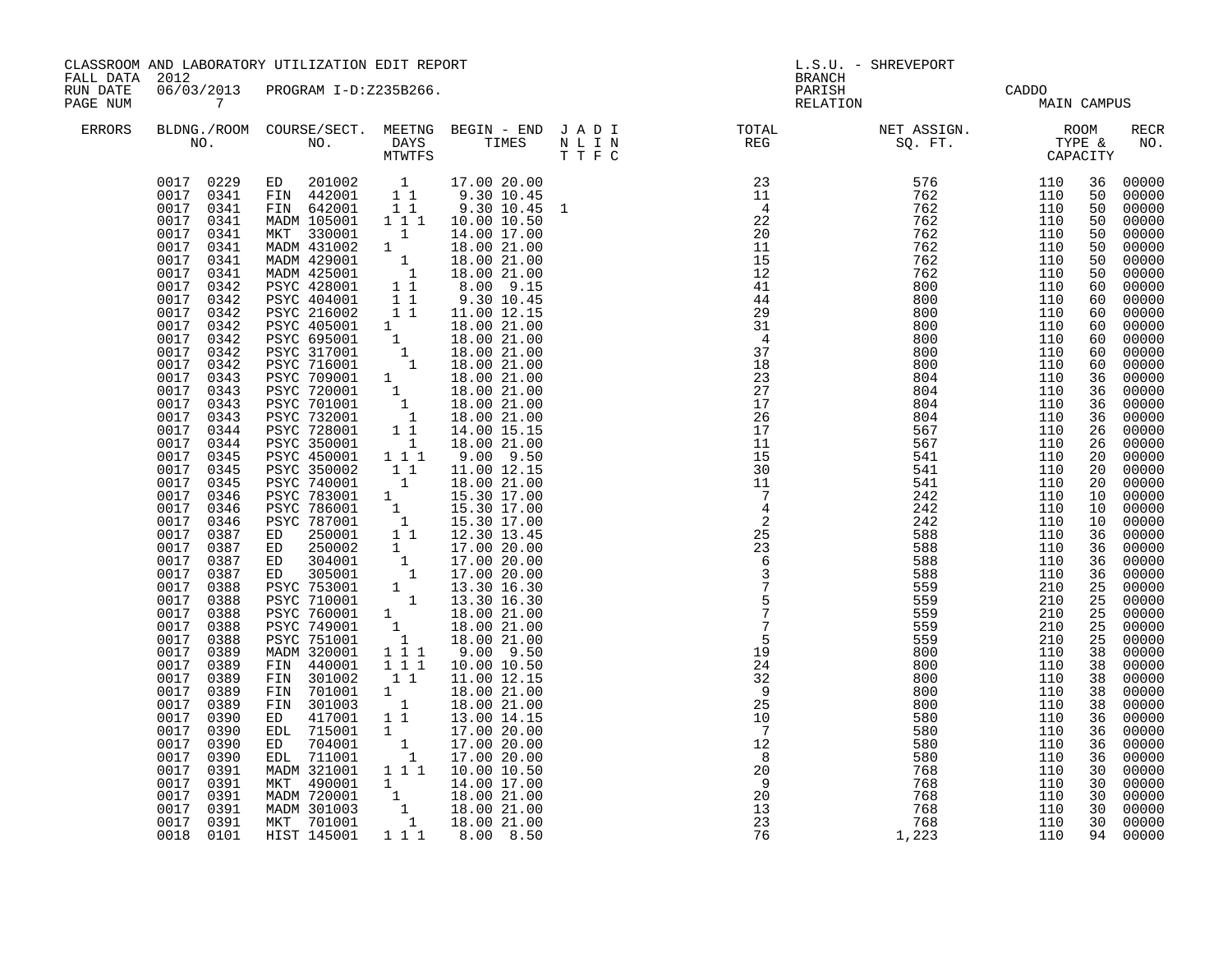| FALL DATA 2012       |                                                                                                                                                                                                                                                                                                                                                                                                                                                                                                                                                                                                                                                                                                                                                           | CLASSROOM AND LABORATORY UTILIZATION EDIT REPORT                                                                                                                                                                                                                                                                                                                                                                                                                                                                                                                                                                                                                                                                                                                                    |                                                                                                                                                                                                                                                                                                                                                                                                                                                                                                                                                                                                                                                                                                                                                                                                                                                                                                                                                                                                                                                                                                                                                                                                                                                                                                                                                                                                                                                                                                                                                                        | L.S.U. - SHREVEPORT<br><b>BRANCH</b> |  |                                      |  |                                                                                                                                                                                                                                                                                                                                                                                                                                                                                                                                                                                                                                                                                                                                                                                                                                                         |  |
|----------------------|-----------------------------------------------------------------------------------------------------------------------------------------------------------------------------------------------------------------------------------------------------------------------------------------------------------------------------------------------------------------------------------------------------------------------------------------------------------------------------------------------------------------------------------------------------------------------------------------------------------------------------------------------------------------------------------------------------------------------------------------------------------|-------------------------------------------------------------------------------------------------------------------------------------------------------------------------------------------------------------------------------------------------------------------------------------------------------------------------------------------------------------------------------------------------------------------------------------------------------------------------------------------------------------------------------------------------------------------------------------------------------------------------------------------------------------------------------------------------------------------------------------------------------------------------------------|------------------------------------------------------------------------------------------------------------------------------------------------------------------------------------------------------------------------------------------------------------------------------------------------------------------------------------------------------------------------------------------------------------------------------------------------------------------------------------------------------------------------------------------------------------------------------------------------------------------------------------------------------------------------------------------------------------------------------------------------------------------------------------------------------------------------------------------------------------------------------------------------------------------------------------------------------------------------------------------------------------------------------------------------------------------------------------------------------------------------------------------------------------------------------------------------------------------------------------------------------------------------------------------------------------------------------------------------------------------------------------------------------------------------------------------------------------------------------------------------------------------------------------------------------------------------|--------------------------------------|--|--------------------------------------|--|---------------------------------------------------------------------------------------------------------------------------------------------------------------------------------------------------------------------------------------------------------------------------------------------------------------------------------------------------------------------------------------------------------------------------------------------------------------------------------------------------------------------------------------------------------------------------------------------------------------------------------------------------------------------------------------------------------------------------------------------------------------------------------------------------------------------------------------------------------|--|
| RUN DATE<br>PAGE NUM | 8 <sup>8</sup>                                                                                                                                                                                                                                                                                                                                                                                                                                                                                                                                                                                                                                                                                                                                            | 06/03/2013 PROGRAM I-D:Z235B266.                                                                                                                                                                                                                                                                                                                                                                                                                                                                                                                                                                                                                                                                                                                                                    |                                                                                                                                                                                                                                                                                                                                                                                                                                                                                                                                                                                                                                                                                                                                                                                                                                                                                                                                                                                                                                                                                                                                                                                                                                                                                                                                                                                                                                                                                                                                                                        |                                      |  | PARISH CADDO<br>RELATION MAIN CAMPUS |  |                                                                                                                                                                                                                                                                                                                                                                                                                                                                                                                                                                                                                                                                                                                                                                                                                                                         |  |
| <b>ERRORS</b>        |                                                                                                                                                                                                                                                                                                                                                                                                                                                                                                                                                                                                                                                                                                                                                           |                                                                                                                                                                                                                                                                                                                                                                                                                                                                                                                                                                                                                                                                                                                                                                                     |                                                                                                                                                                                                                                                                                                                                                                                                                                                                                                                                                                                                                                                                                                                                                                                                                                                                                                                                                                                                                                                                                                                                                                                                                                                                                                                                                                                                                                                                                                                                                                        |                                      |  |                                      |  | <b>RECR</b><br>NO.                                                                                                                                                                                                                                                                                                                                                                                                                                                                                                                                                                                                                                                                                                                                                                                                                                      |  |
| 4                    | 0018 0101<br>0018<br>0101<br>0018<br>0101<br>0018<br>0101<br>0018<br>0101<br>0018<br>0101<br>0018<br>0101<br>0018<br>0103<br>0018<br>0103<br>0018<br>0103<br>0018<br>0103<br>0103<br>0018<br>0018<br>0103<br>0018<br>0107<br>0018<br>0108<br>0018<br>0108<br>0018<br>0108<br>0018<br>0108<br>0018<br>0110<br>0018<br>0110<br>0018<br>0110<br>0018<br>0110<br>0018<br>0110<br>0018<br>0110<br>0018<br>0110<br>0018<br>0110<br>0018<br>0110<br>0018<br>0110<br>0018<br>0110<br>0018<br>0110<br>0018<br>0110<br>0018<br>0111<br>0018<br>0111<br>0018<br>0132<br>0018<br>0132<br>0018<br>0150<br>0018<br>0150<br>0018<br>0150<br>0018<br>0150<br>0018<br>0150<br>0018<br>0150<br>0018<br>0201<br>0018<br>0201<br>0018<br>0201<br>0018<br>0201<br>0018<br>0201 | 0018 0101 HIST 146001 1 1 1<br>0018 0101 HIST 106002 1 1<br>0018 0101 GS 491004 1 1 1<br>0018 0101 HIST 470001 1 1 1<br>HIST 105001 11<br>HIST 440001 11<br>HIST 640001 11<br>HIST 146002 11<br>HIST 146002<br>CE 149001<br>HIST 320001<br>HIST 325001<br>FS 104003<br>MUS 120001<br>PHIL 105001<br>FA 140002<br>FA 140001<br>PHIL 105002<br>CE 150001<br>POLI 101001<br>HIST 106001<br>SOCL 105001<br>HIST 145002<br>SOCL 302001<br>CJ 475001<br>CJ 675001<br>GS 491003<br>SOCL 107001<br>CJ 430001<br>CJ 630001<br>CJ 330001 11<br>POLI 330001 11<br>SOCL 330001 1 1<br>FA 316001<br>FA 319001<br>FA 318001<br>FA 315001<br>FA 210001<br>FA 314001<br>FA 255001<br>326001<br>FA<br>ENGL 205002<br>ENGL 210001<br>ENGL 205001<br>ENGL 301001<br>LA 791001<br>0018 0204 ENGL 226004 | $9.00$ $9.50$<br>9.30 10.45<br>10.00 10.50<br>10.00 10.50 1<br>11.00 12.15<br>12.00 13.15<br>12.00 13.15<br>14.00 15.15<br>17.30 20.00<br>$\begin{bmatrix} 1 \\ 1 \\ 1 \\ 1 \\ 1 \end{bmatrix}$<br>18.00 20.50<br>18.00 20.50<br>9.00 9.50<br>$\begin{array}{cccc}\n & 1 & 1 \\  & & 1 & 1 \\  & & 1 & 1 \\  & & 1 & 1 \\  & & 1 & 1\n\end{array}$<br>9.30 10.45<br>11.00 12.15<br>12.30 13.45<br>15.30 16.45<br>18.00 21.00<br>$\mathbf{1}$<br>8.00 20.00<br>11111<br>$1\overline{1}\overline{1}$<br>8.00 8.50<br>$\frac{1}{1}$ $\frac{1}{1}$<br>$9.00$ $9.50$<br>9.30 10.45<br>$1\quad1$<br>$1 1 1$<br>13.00 13.50<br>$1\ 1\ 1$<br>$9.00$ $9.50$<br>$1^{-}1^{-}$<br>9.30 10.45<br>$\begin{array}{c} 1 \\ 1 \\ 1 \\ 1 \\ 1 \end{array}$<br>9.30 10.45<br>9.30 10.45<br>11.00 12.15<br>$\begin{array}{cc} 1 & 1 \\ 1 & 1 \end{array}$<br>12.30 13.45<br>12.30 13.45 1<br>14.00 15.15<br>14.00 15.15<br>14.00 15.15<br>CJ 404001 1 18.00 20.50<br>CJ 604001 1 18.00 20.50<br>SOCL 360001 1 18.00 20.50<br>CE 151001 11 18.00 20.00<br>CE 152001 11 20.00 21.00<br>T1 20.00 21.50<br>$\begin{smallmatrix}1&&1\\&1\\1&&1\end{smallmatrix}$<br>12.00 13.50<br>12.00 13.50<br>$\begin{smallmatrix}1&&1\\&1\\1&&1\end{smallmatrix}$<br>9.00 10.50<br>10.00 11.50<br>11<br>12.00 13.50<br>$\begin{bmatrix} 1 \\ 1 \end{bmatrix}$<br>14.00 15.50<br>$1\quad1$<br>16.00 17.50<br>11<br>18.00 19.50<br>$1\ 1\ 1$<br>$9.00$ $9.50$<br>9.30 10.45<br>11<br>$\begin{array}{rrrr} & 1 & 1 & 1.00 & 12.15 \\ 1 & 1 & 12.00 & 13.15 \end{array}$<br>1<br>18.00 21.00<br>1 1 9.30 10.45 |                                      |  |                                      |  | 00000<br>94<br>94<br>00000<br>94 00000<br>00000<br>94<br>94 00000<br>00000<br>94<br>94 00000<br>94 00000<br>94 00000<br>00000<br>94<br>$00000$<br>00000<br>94<br>80<br>$8000000$<br>$8000000$<br>$00000$<br>00000<br>00000<br>00000<br>80<br>80<br>80<br>20<br>00000<br>99<br>00000<br>99<br>$00000$<br>00000<br>99<br>99<br>00000<br>81<br>00000<br>81<br>$81 00000$<br>$81 00000$<br>00000<br>81<br>00000<br>81<br>$00000$<br>00000<br>81<br>81<br>00000<br>81<br>$\begin{array}{r} 81 & 00000 \\ 81 & 00000 \\ 81 & 00000 \\ 81 & 00000 \\ 81 & 00000 \end{array}$<br>$\begin{bmatrix} 40 & 00000 \\ 40 & 00000 \end{bmatrix}$<br>$00000$<br>00000<br>20<br>20<br>00000<br>20<br>00000<br>20<br>00000<br>20<br>00000<br>20<br>00000<br>20<br>00000<br>20<br>$00000$<br>00000<br>78<br>78<br>00000<br>78<br>00000<br>78<br>00000<br>78<br>00000<br>58 |  |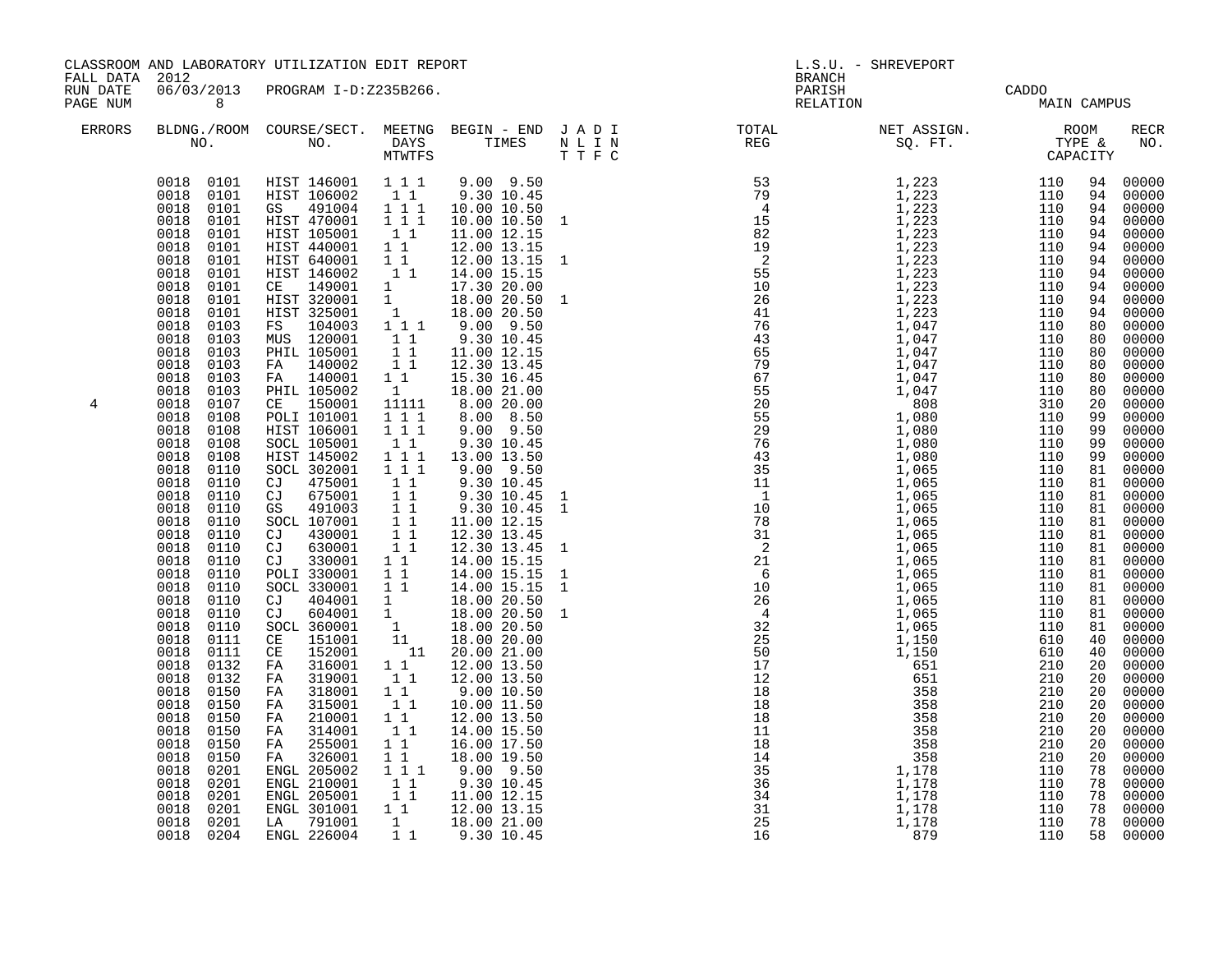|                                        |                                                                                                                                                                                                                                                                                                                                                                                                                                                                                                                                                                                                                                                                                                                                                                           | CLASSROOM AND LABORATORY UTILIZATION EDIT REPORT                                                                                                                                                                                                                                                                                                                                                                                                                                                                                                                                                                                                                                                                                                                                                                                                                                                                                                                                                                                                                                                                                                                                                                                                                                                                                                                                                                |                                                                                                                                                                                                                                                                                                 |                                                                                                                                                                                                                                                                                                                                                                                                                                                                                                                                                                                            |                        | L.S.U. - SHREVEPORT<br><b>BRANCH</b>                                                                                                                                                                                                                                                                                                                                                                                                                                                                                                                                                                                                                            |                                                                                         |                                                                                                                                                                                                                                                   |                                                                                                                                                                                                          |                                                                                                                                                                                                                                                                                                                                                                                                                                                                                                                                                                                                               |
|----------------------------------------|---------------------------------------------------------------------------------------------------------------------------------------------------------------------------------------------------------------------------------------------------------------------------------------------------------------------------------------------------------------------------------------------------------------------------------------------------------------------------------------------------------------------------------------------------------------------------------------------------------------------------------------------------------------------------------------------------------------------------------------------------------------------------|-----------------------------------------------------------------------------------------------------------------------------------------------------------------------------------------------------------------------------------------------------------------------------------------------------------------------------------------------------------------------------------------------------------------------------------------------------------------------------------------------------------------------------------------------------------------------------------------------------------------------------------------------------------------------------------------------------------------------------------------------------------------------------------------------------------------------------------------------------------------------------------------------------------------------------------------------------------------------------------------------------------------------------------------------------------------------------------------------------------------------------------------------------------------------------------------------------------------------------------------------------------------------------------------------------------------------------------------------------------------------------------------------------------------|-------------------------------------------------------------------------------------------------------------------------------------------------------------------------------------------------------------------------------------------------------------------------------------------------|--------------------------------------------------------------------------------------------------------------------------------------------------------------------------------------------------------------------------------------------------------------------------------------------------------------------------------------------------------------------------------------------------------------------------------------------------------------------------------------------------------------------------------------------------------------------------------------------|------------------------|-----------------------------------------------------------------------------------------------------------------------------------------------------------------------------------------------------------------------------------------------------------------------------------------------------------------------------------------------------------------------------------------------------------------------------------------------------------------------------------------------------------------------------------------------------------------------------------------------------------------------------------------------------------------|-----------------------------------------------------------------------------------------|---------------------------------------------------------------------------------------------------------------------------------------------------------------------------------------------------------------------------------------------------|----------------------------------------------------------------------------------------------------------------------------------------------------------------------------------------------------------|---------------------------------------------------------------------------------------------------------------------------------------------------------------------------------------------------------------------------------------------------------------------------------------------------------------------------------------------------------------------------------------------------------------------------------------------------------------------------------------------------------------------------------------------------------------------------------------------------------------|
| FALL DATA 2012<br>RUN DATE<br>PAGE NUM | $\overline{9}$                                                                                                                                                                                                                                                                                                                                                                                                                                                                                                                                                                                                                                                                                                                                                            | 06/03/2013 PROGRAM I-D:Z235B266.                                                                                                                                                                                                                                                                                                                                                                                                                                                                                                                                                                                                                                                                                                                                                                                                                                                                                                                                                                                                                                                                                                                                                                                                                                                                                                                                                                                |                                                                                                                                                                                                                                                                                                 |                                                                                                                                                                                                                                                                                                                                                                                                                                                                                                                                                                                            |                        | PARISH<br>RELATION                                                                                                                                                                                                                                                                                                                                                                                                                                                                                                                                                                                                                                              |                                                                                         | CADDO<br>MAIN CAMPUS                                                                                                                                                                                                                              |                                                                                                                                                                                                          |                                                                                                                                                                                                                                                                                                                                                                                                                                                                                                                                                                                                               |
| <b>ERRORS</b>                          |                                                                                                                                                                                                                                                                                                                                                                                                                                                                                                                                                                                                                                                                                                                                                                           |                                                                                                                                                                                                                                                                                                                                                                                                                                                                                                                                                                                                                                                                                                                                                                                                                                                                                                                                                                                                                                                                                                                                                                                                                                                                                                                                                                                                                 |                                                                                                                                                                                                                                                                                                 |                                                                                                                                                                                                                                                                                                                                                                                                                                                                                                                                                                                            |                        | $\begin{array}{cccccccccccccc} \texttt{BLDNA} \cdot \texttt{ROOM} & \texttt{COURSE/SECT.} & \texttt{MEETNG} & \texttt{BEGIN} & - & \texttt{END} & \texttt{J} & \texttt{A} & \texttt{D} & \texttt{I} & & & & & & & & & \\ \texttt{NO.} & \texttt{NO.} & \texttt{DAYS} & \texttt{TIMES} & \texttt{N} & \texttt{L} & \texttt{I} & \texttt{N} & & & & & & & & \\ \texttt{NO.} & \texttt{NO.} & \texttt{MTVTFS} & \texttt{T'F} & \texttt{C} & & & & & & &$                                                                                                                                                                                                           |                                                                                         |                                                                                                                                                                                                                                                   |                                                                                                                                                                                                          | <b>RECR</b><br>NO.                                                                                                                                                                                                                                                                                                                                                                                                                                                                                                                                                                                            |
|                                        | 0018<br>0205<br>0018<br>0207<br>0018<br>0207<br>0018<br>0207<br>0018<br>0207<br>0018<br>0221<br>0018<br>0223<br>0018<br>0236<br>0018<br>0236<br>0018<br>0236<br>0018<br>0238<br>0018<br>0238<br>0018<br>0238<br>0018<br>0238<br>0018<br>0238<br>0018<br>0238<br>0018<br>0240<br>0018<br>0240<br>0018<br>0240<br>0018<br>0240<br>0018<br>0246<br>0018<br>0246<br>0018<br>0261<br>0018<br>0261<br>0018<br>0261<br>0018<br>0261<br>0018<br>0261<br>0018<br>0263<br>0018<br>0263<br>0018<br>0263<br>0018<br>0263<br>0018<br>0263<br>0018<br>0263<br>0018<br>0263<br>0018<br>0265<br>0018<br>0265<br>0018<br>0265<br>0018<br>0265<br>0018<br>0301<br>0018<br>0301<br>0018<br>0301<br>0018<br>0301<br>0018<br>0301<br>0018<br>0301<br>0018<br>0301<br>0018<br>0301<br>0018 0306 | $\begin{array}{cccccc} 0018 & 0204 & \text{ENGL} & 005001 & 1 & 1 & 1 & 10.00 & 10.50 \\ 0018 & 0204 & \text{ENGL} & 226001 & 1 & 1 & 11.00 & 12.15 \\ 0018 & 0204 & \text{ENGL} & 325005 & 1 & 1 & 12.00 & 13.15 \\ 0018 & 0204 & \text{ENGL} & 325001 & 1 & 1 & 12.30 & 13.45 \end{array}$<br>ENGL 105013<br>ENGL 105001<br>ENGL 105006<br>ENGL 105003<br>ENGL 105004<br>ENGL 115001 11<br>ENGL 115001 111<br>PHIL 250001 111<br>FREN 100001 11<br>FREN 102001 1 1 1 12.00 12.50<br>SPAN 101004 1 1<br>FREN 101001 1 1 1<br>SPAN 101001 1 1 1<br>FREN 201001<br>SPAN 101002 1 1 1 12.00 12.50<br>SPAN 101003 1 1 1 13.00 13.50<br>TNDS 101001 1 1 18.00 19.15<br>SPAN 102001 1 1 1 9.00 9.50<br>SPAN 304001 11<br>SPAN 201001 111<br>SPAN 102002 111<br>ENGL 215001 11<br>ENGL 215002 1 1<br>ENGL 475001 1 1 1<br>ENGL 485001 1 1<br>ENGL 685001 1 1<br>ENGL 425001<br>ENGL 625001<br>ENGL 200001 1 1 1<br>ENGL 450001 1 1<br>ENGL 115002<br>ENGL 409001 1 1 12.00 13.15<br>ENGL 609001 1 1 12.00 13.15<br>ENGL 105009 1 18.00 21.00<br>LA 792001<br>ENGL 105002<br>ENGL 105007<br>ENGL 105008<br>ENGL 105005<br>CJ 310001<br>CJ 320001<br>SOCL 320001<br>CJ 331001<br>$\begin{array}{ccccccc} \text{CJ} & 403001 & 1 & 14.00 & 15.15 \ \text{CJ} & 107001 & 1 & 18.00 & 20.50 \ \text{CJ} & 320003 & 1 & 18.00 & 20.50 \ \text{SOCL} & 320002 & 1 & 18.00 & 20.50 & 1 \end{array}$<br>CE 154001 1 9.00 12.00 | $\begin{array}{rrrr} & & 1 & 1 \\ & 1 & 1 & 1 \\ & 1 & 1 & 1 \end{array}$<br>$1 1 1$<br>$\frac{1}{1}$<br>11<br>$\begin{bmatrix} 1 \\ 1 \\ 1 \end{bmatrix}$<br>11<br>$\begin{array}{c} \bar{1} & \bar{1} \\ 1 & 1 & 1 \end{array}$<br>$\begin{bmatrix} 1 & 1 \\ 1 & 1 \end{bmatrix}$<br>11<br>11 | $\begin{array}{cccc} 1 & 1 & 1 & 10.00 & 10.50 \\ 1 & 1 & 1 & 9.00 & 9.50 \end{array}$<br>9.30 10.45<br>10.00 10.50<br>12.00 12.50<br>11.00 12.15<br>10.00 10.50<br>9.30 10.45<br>18.00 19.15<br>8.00 8.50<br>9.00 9.50<br>10.00 10.50<br>9.00 9.50<br>9.30 10.45<br>12.00 12.50<br>13.00 13.50<br>9.30 10.45<br>12.00 13.15<br>9.00 9.50<br>11.00 12.15<br>11.00 12.15 1<br>18.00 21.00<br>18.00 21.00<br>$9.00$ $9.50$<br>9.30 10.45<br>11.00 12.15<br>18.00 21.00<br>10.00 10.50<br>11.00 12.15<br>12.30 13.45<br>13.00 13.50<br>8.00 9.15<br>11.00 12.15<br>11.00 12.15<br>12.00 13.15 | $\mathbf{1}$<br>1<br>1 | $\begin{array}{cccc} 21 & 879 & 110 \ 19 & 879 & 110 \ 23 & 879 & 110 \ 23 & 879 & 110 \ 23 & 879 & 110 \ 28 & 588 & 110 \ 28 & 588 & 110 \ 28 & 588 & 110 \ 27 & 588 & 110 \ 27 & 588 & 110 \ 30 & 663 & 110 \ 30 & 663 & 110 \ 11 & 570 & 110 \ 27 & 570 & 110 \ 27 & 570 & 110 \ 25$<br>$\begin{array}{c} 31 \\ 15 \\ 28 \\ 31 \end{array}$<br>$\begin{array}{cccc} 158 & 1584 \\ 284 & 684 \\ 25 & 699 \\ 24 & 609 \\ 29 & 29 \\ 33 & 34 \\ 17 & 733 \\ 14 & 733 \\ 17 & 733 \\ 18 & 609 \\ 29 & 609 \\ 33 & 44 \\ 17 & 733 \\ 18 & 688 \\ 12 & 5888 \\ 12 & 5888 \\ 12 & 5888 \\ 20 & 1,178 \\ 10 & 1,178 \\ 24 & 1,178 \\ 25 & 588 \\ 12 & 1,178 \\ 26 &$ | 584<br>584<br>367<br>1,190<br>1,190<br>1,190<br>1,190<br>1,190<br>1,190<br>1,190<br>500 | 110<br>110<br>110<br>110<br>110<br>110<br>110<br>110<br>110<br>110<br>110<br>110<br>110<br>110<br>110<br>110<br>110<br>110<br>110<br>110<br>110<br>110<br>110<br>110<br>110<br>110<br>110<br>110<br>110<br>110<br>110<br>110<br>110<br>110<br>350 | 58<br>58<br>58<br>58<br>39<br>39<br>39<br>39<br>39<br>34<br>44<br>38<br>38<br>38<br>38<br>38<br>38<br>40<br>40<br>40<br>40<br>39<br>39<br>39<br>39<br>32<br>32<br>32<br>30<br>30<br>30<br>30<br>50<br>50 | 00000<br>00000<br>00000<br>00000<br>$00000$<br>00000<br>00000<br>00000<br>00000<br>00000<br>00000<br>38 00000<br>38 00000<br>38 00000<br>00000<br>00000<br>00000<br>00000<br>00000<br>00000<br>$00000$<br>00000<br>00000<br>00000<br>$\begin{bmatrix} 48 & 00000 \\ 48 & 00000 \\ 39 & 00000 \end{bmatrix}$<br>00000<br>00000<br>$00000$<br>00000<br>00000<br>32 00000<br>32 00000<br>32 00000<br>00000<br>00000<br>32 00000<br>00000<br>00000<br>00000<br>00000<br>00000<br>00000<br>$\begin{bmatrix} 50 & 00000 \ 50 & 00000 \ 50 & 00000 \ 50 & 00000 \ 50 & 00000 \ 50 & 00000 \end{bmatrix}$<br>22 00000 |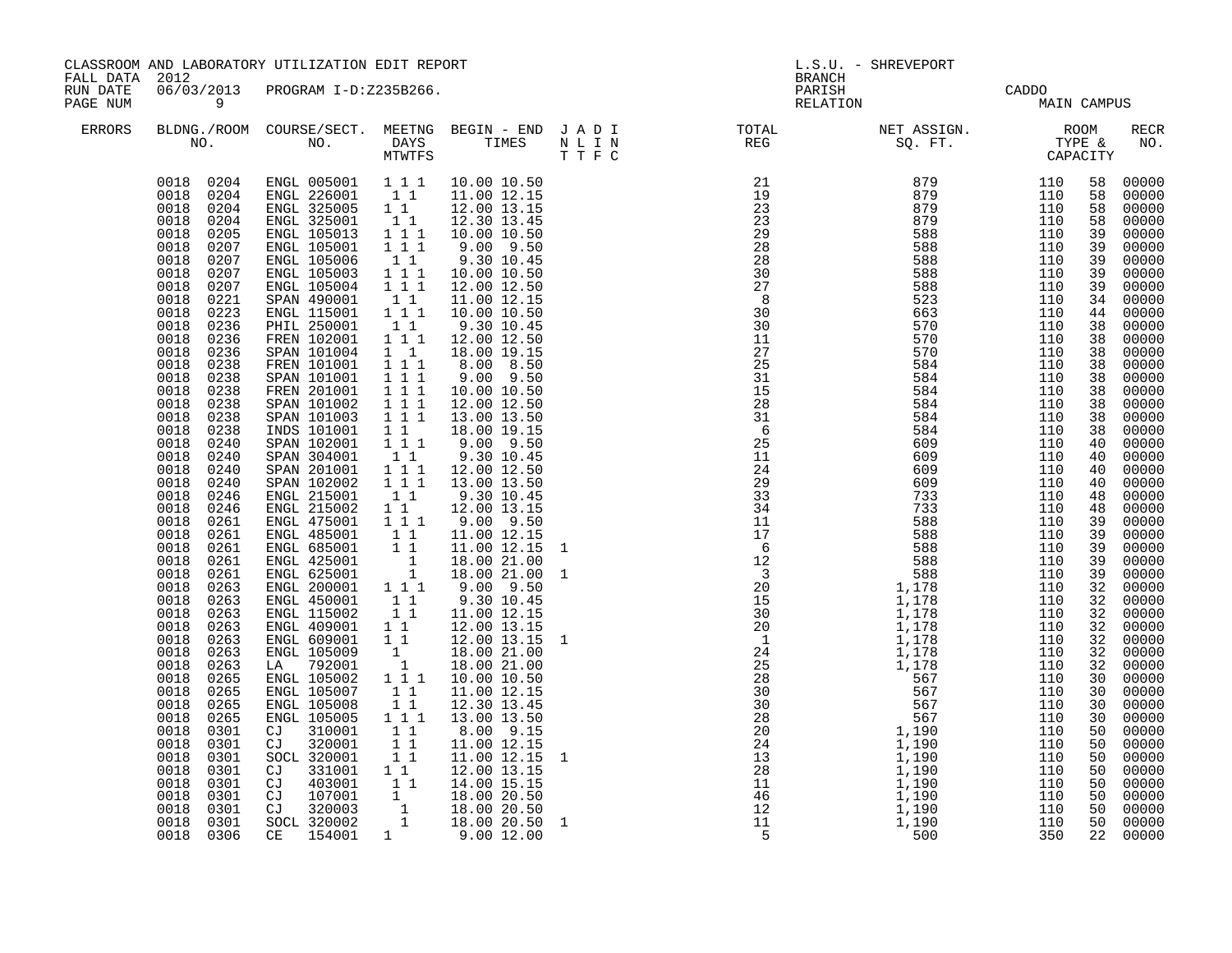| FALL DATA 2012           |                                                                                                                                                                                                                                                                                                                                                                                                                                                                                                                                                                                              | CLASSROOM AND LABORATORY UTILIZATION EDIT REPORT                                                                                                                                                                                                                                                                                                                                                                                                                                                                                 |                                                                                                                                                                                                                                                                                                                                                                      |                                                                                                                                                                                                                                                                                                                                                                                                                                                                                                                                                                                                                                                                                                           | L.S.U. - SHREVEPORT<br><b>BRANCH</b> |                                                                                                                                                                                                                                                                                                                                                                                                       |                                                                                                                                                                                               |                                                                                                                                                                                                                                                          |                                                                                                                                                                                                                                                                                                                                                                                                                                                                                                                                                                                     |  |
|--------------------------|----------------------------------------------------------------------------------------------------------------------------------------------------------------------------------------------------------------------------------------------------------------------------------------------------------------------------------------------------------------------------------------------------------------------------------------------------------------------------------------------------------------------------------------------------------------------------------------------|----------------------------------------------------------------------------------------------------------------------------------------------------------------------------------------------------------------------------------------------------------------------------------------------------------------------------------------------------------------------------------------------------------------------------------------------------------------------------------------------------------------------------------|----------------------------------------------------------------------------------------------------------------------------------------------------------------------------------------------------------------------------------------------------------------------------------------------------------------------------------------------------------------------|-----------------------------------------------------------------------------------------------------------------------------------------------------------------------------------------------------------------------------------------------------------------------------------------------------------------------------------------------------------------------------------------------------------------------------------------------------------------------------------------------------------------------------------------------------------------------------------------------------------------------------------------------------------------------------------------------------------|--------------------------------------|-------------------------------------------------------------------------------------------------------------------------------------------------------------------------------------------------------------------------------------------------------------------------------------------------------------------------------------------------------------------------------------------------------|-----------------------------------------------------------------------------------------------------------------------------------------------------------------------------------------------|----------------------------------------------------------------------------------------------------------------------------------------------------------------------------------------------------------------------------------------------------------|-------------------------------------------------------------------------------------------------------------------------------------------------------------------------------------------------------------------------------------------------------------------------------------------------------------------------------------------------------------------------------------------------------------------------------------------------------------------------------------------------------------------------------------------------------------------------------------|--|
| RUN DATE<br>PAGE NUM     | 10                                                                                                                                                                                                                                                                                                                                                                                                                                                                                                                                                                                           | 06/03/2013 PROGRAM I-D:Z235B266.                                                                                                                                                                                                                                                                                                                                                                                                                                                                                                 |                                                                                                                                                                                                                                                                                                                                                                      |                                                                                                                                                                                                                                                                                                                                                                                                                                                                                                                                                                                                                                                                                                           |                                      | PARISH<br>RELATION                                                                                                                                                                                                                                                                                                                                                                                    |                                                                                                                                                                                               | CADDO<br>MAIN CAMPUS                                                                                                                                                                                                                                     |                                                                                                                                                                                                                                                                                                                                                                                                                                                                                                                                                                                     |  |
| ERRORS                   |                                                                                                                                                                                                                                                                                                                                                                                                                                                                                                                                                                                              |                                                                                                                                                                                                                                                                                                                                                                                                                                                                                                                                  |                                                                                                                                                                                                                                                                                                                                                                      |                                                                                                                                                                                                                                                                                                                                                                                                                                                                                                                                                                                                                                                                                                           |                                      | BLDNG./ROOM COURSE/SECT. MEETNG BEGIN – END JADI TOTAL NET ASSIGN. NET ASSIGN. ROOM NO. DAYS TIMES NLIN REG SQ.FT. TYPE &                                                                                                                                                                                                                                                                             |                                                                                                                                                                                               |                                                                                                                                                                                                                                                          | <b>RECR</b><br>NO.                                                                                                                                                                                                                                                                                                                                                                                                                                                                                                                                                                  |  |
| 4                        | 0018<br>0306<br>0018<br>0306<br>0018<br>0310<br>0018<br>0310<br>0018<br>0310<br>0018<br>0310<br>0018<br>0310<br>0018<br>0310<br>0018<br>0310<br>0018                                                                                                                                                                                                                                                                                                                                                                                                                                         | $\begin{array}{cccccccc} 0018 & 0306 & \text{CE} & 156001 & 1 & 9.00 & 12.00 & 1 \\ 0018 & 0306 & \text{CE} & 155001 & 1 & 1 & 18.00 & 20.00 \end{array}$<br>CE 153001<br>CE 156002<br>CE 157001<br>COMM 135001<br>COMM 135002<br>COMM 135005<br>COMM 135003<br>COMM 135007<br>CE 158001                                                                                                                                                                                                                                         | $1\quad1$<br>$1 1 1$<br>11                                                                                                                                                                                                                                                                                                                                           | $\begin{array}{rrrr} 1 & 18.00 & 20.00 & 1 \ 1 & 18.00 & 21.00 & 1 \ 1 & 9.00 & 16.00 & 1 \ 1 & 9.30 & 10.45 & 1 \ 1 & 10.00 & 10.50 & \end{array}$<br>11.00 12.15<br>12.00 12.50<br>14.00 15.15<br>$\begin{bmatrix} 1 & 18.00 & 20.00 \\ 1 & 18.00 & 20.00 \end{bmatrix}$                                                                                                                                                                                                                                                                                                                                                                                                                                | $\mathbf{1}$                         | $\begin{array}{cccc} 5 & 500 & 350 \\ 5 & 500 & 350 \\ 5 & 500 & 350 \\ 5 & 500 & 350 \\ 15 & 733 & 110 \\ 30 & 733 & 110 \\ 27 & 733 & 110 \\ 27 & 733 & 110 \\ 30 & 733 & 110 \\ 733 & 110 & 110 \\ 30 & 733 & 110 \\ \end{array}$<br>$\begin{array}{c} 29 \\ 27 \\ 30 \\ 28 \\ 6 \\ 29 \end{array}$                                                                                                | 733<br>733<br>733<br>733                                                                                                                                                                      | 110<br>110<br>110<br>110                                                                                                                                                                                                                                 | 22 00000<br>22 00000<br>22<br>00000<br>22<br>00000<br>00000<br>50<br>00000<br>50<br>00000<br>50<br>00000<br>50<br>00000<br>50<br>00000<br>50<br>00000<br>50                                                                                                                                                                                                                                                                                                                                                                                                                         |  |
| $\overline{4}$<br>4<br>4 | 0310<br>0018<br>0326<br>0018<br>0326<br>0018<br>0326<br>0018<br>0326<br>0018<br>0326<br>0018<br>0336<br>0018<br>0338<br>0018<br>0338<br>0018<br>0338<br>0018<br>0340<br>0018<br>0340<br>0018<br>0340<br>0018<br>0344<br>0018<br>0346<br>0018<br>0361<br>0018<br>0361<br>0018<br>0361<br>0018<br>0361<br>0018<br>0361<br>0018<br>0361<br>0018<br>0018<br>0361<br>0018<br>0361<br>0018<br>0361<br>0018<br>0363<br>0018<br>0363<br>0018<br>0365<br>0018<br>0365<br>0018<br>0365<br>0018<br>0401<br>0018<br>0401<br>0018<br>0401<br>0018<br>0405<br>0018<br>0405<br>0018<br>0405<br>0018<br>0405 | CE 158002<br>COMM 135008<br>FS 103001<br>FS 103002<br>COMM 135009<br>COMM 325001<br>CE 159001<br>HONR 101001<br>MCOM 446001<br>MCOM 210001<br>MCOM 266001<br>MCOM 151001<br>MCOM 313001<br>MCOM 270001<br>MUS 150001<br>CE 164001<br>CE 162001<br>CE 160001<br>CE 163001<br>CE 169001<br>CE 168001<br>0361 CE 167001<br>CE 166001<br>CE 161001<br>165001<br>CE<br>MCOM 271001<br>MCOM 490001<br>MUS 260001<br>MUS 442001<br>MUS 642001<br>FA 180001<br>150001<br>FA<br>221001<br>FA<br>MATH 121001<br>MATH 121003<br>MATH 007003 | 11<br>$1 1 1$<br>$\begin{smallmatrix}1&1\\1&1\end{smallmatrix}$<br>$1\quad1$<br>$\overline{1}$<br>$1 1 1$<br>$\begin{bmatrix} 1 & 1 \\ 1 & 1 \end{bmatrix}$<br>1<br>$\begin{smallmatrix}1&&\\&1\end{smallmatrix}$<br>$\begin{bmatrix} 1 \\ 1 \\ 1 \end{bmatrix}$<br>$\begin{bmatrix} 1 \\ 1 \end{bmatrix}$<br>$1 1 1$<br>$\begin{bmatrix} 1 & 1 \end{bmatrix}$<br>11 | 1 1 1 9.00 9.50<br>9.30 10.45<br>12.00 12.50<br>12.30 13.45<br>14.00 15.15<br>$\begin{array}{rrrr} 1 & 1 & 12.00 & 12.30 \\ 1 & 1 & 12.30 & 13.45 \end{array}$<br>14.00 15.15<br>18.00 20.30<br>10.00 10.50<br>12.30 13.45<br>14.00 15.15<br>18.00 20.45<br>$\overline{1}$ 1 $\overline{12.00}$ 13.15<br>1 $\overline{8.00}$ 15.00<br>$\begin{array}{rrrr} & 1 & 8.00 & 15.00 \ 1 & 9.00 & 16.00 \ 1 & 18.00 & 19.30 \ 1 & 18.00 & 19.30 \ 1 & 18.30 & 20.30 \end{array}$<br>18.30 20.30<br>18.30 20.30<br>19.45 21.15<br>19.45 21.15<br>13.00 13.50<br>18.00 21.00<br>11.00 12.15<br>17.30 20.15<br>17.30 20.15<br>9.00 10.50<br>10.00 11.50<br>16.00 19.40<br>12.00 12.50<br>12.30 13.45<br>14.00 15.15 | 1<br>$\mathbf{1}$<br>$\mathbf 1$     | $\begin{array}{r} 6 \\ 10 \\ 30 \\ 39 \\ 24 \\ 24 \\ 24 \\ \end{array}$<br>$\overline{3}$<br>$\frac{15}{12}$<br>12<br>16<br>14<br>12<br>19<br>11<br>13<br>$\frac{17}{17}$<br>30<br>$30$<br>$15$<br>$25$<br>$25$<br>$16$<br>$15$<br>$12$<br>$25$<br>$15$<br>$10$<br>$9$<br>$25$<br>$3$<br>$15$<br>$12$<br>$25$<br>$3$<br>$15$<br>$25$<br>$3$<br>$15$<br>$25$<br>$3$<br>$12$<br>$25$<br>$3$<br>$14$<br> | 570<br>570<br>570<br>570<br>570<br>600<br>578<br>578<br>578<br>580<br>580<br>580<br>580<br>733<br>588<br>588<br>588<br>588<br>588<br>588<br>588<br>588<br>588<br>588<br>$588$<br>$588$<br>540 | 110<br>110<br>110<br>110<br>110<br>350<br>110<br>110<br>110<br>210<br>210<br>210<br>530<br>210<br>110<br>110<br>110<br>110<br>110<br>110<br>110<br>110<br>110<br>110<br>530<br>530<br>110<br>110<br>110<br>210<br>210<br>210<br>110<br>110<br>110<br>110 | 00000<br>50<br>$00000$<br>$00000$<br>38<br>38<br>38<br>00000<br>$00000$<br>$00000$<br>38<br>38<br>$00000$<br>00000<br>15<br>20<br>00000<br>20<br>00000<br>20<br>00000<br>18<br>00000<br>18<br>00000<br>18<br>00000<br>10<br>$00000$<br>00000<br>48<br>39<br>00000<br>39<br>00000<br>39<br>00000<br>39<br>00000<br>39<br>00000<br>39<br>00000<br>39<br>00000<br>39<br>00000<br>39<br>00000<br>39<br>00000<br>40<br>00000<br>40<br>00000<br>39<br>00000<br>39<br>00000<br>39<br>00000<br>20<br>00000<br>20<br>00000<br>20<br>00000<br>36<br>00000<br>36<br>00000<br>36<br>00000<br>36 |  |
|                          | 0018<br>0405<br>0018<br>0410<br>0018 0410                                                                                                                                                                                                                                                                                                                                                                                                                                                                                                                                                    | MATH 461001<br>MATH 661001 1 17.00 20.00<br>FA 100001 1 9.00 10.50<br>FA 100002 1 1 12.00 13.50                                                                                                                                                                                                                                                                                                                                                                                                                                  |                                                                                                                                                                                                                                                                                                                                                                      |                                                                                                                                                                                                                                                                                                                                                                                                                                                                                                                                                                                                                                                                                                           | $\mathbf 1$                          | $\frac{9}{2}$<br>21<br>20                                                                                                                                                                                                                                                                                                                                                                             | 540<br>733<br>733                                                                                                                                                                             | 110<br>210<br>210                                                                                                                                                                                                                                        | 00000<br>36<br>20<br>00000<br>00000<br>20                                                                                                                                                                                                                                                                                                                                                                                                                                                                                                                                           |  |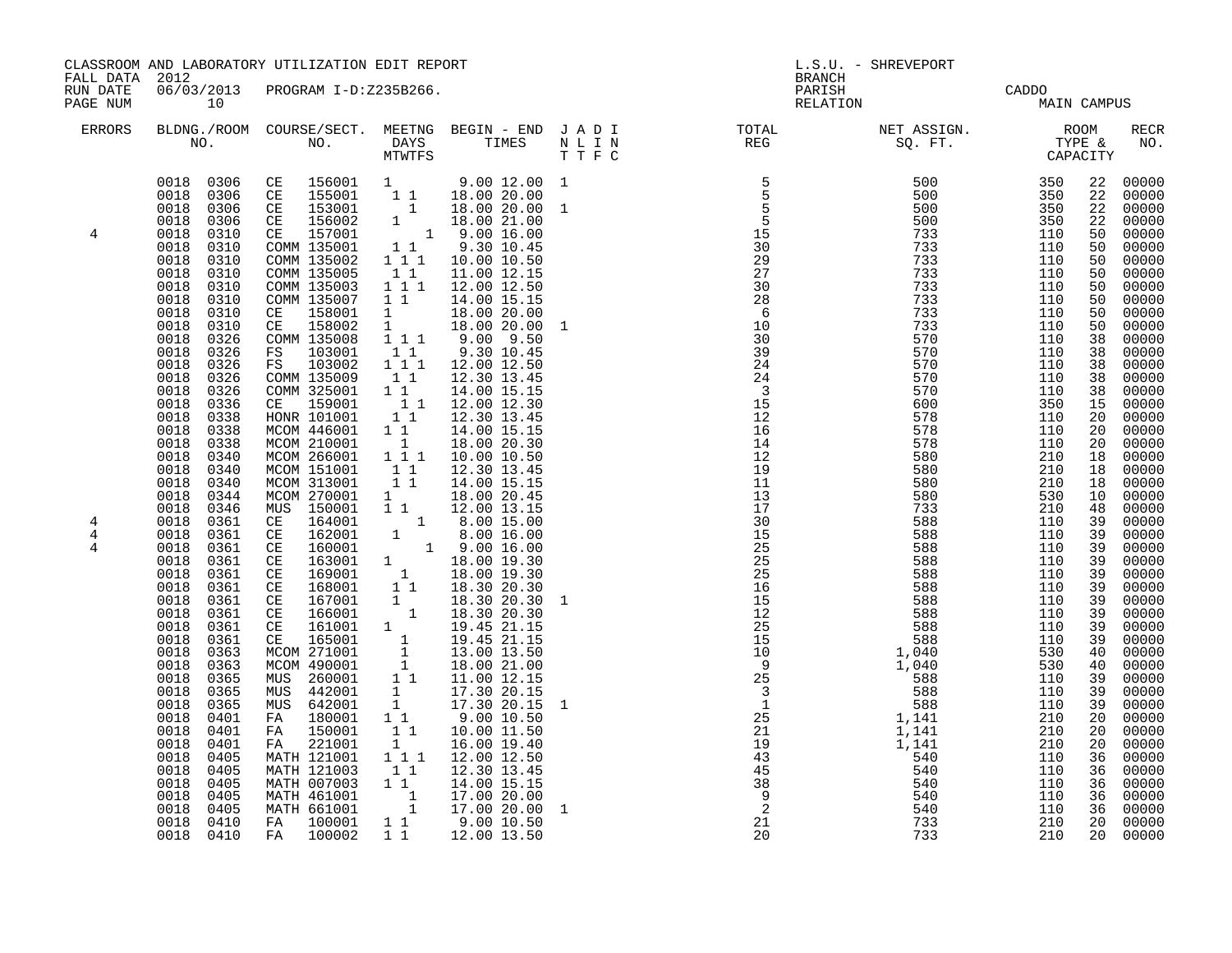| FALL DATA 2012       |                                                                                                                                                                                                                                                                                                                           | CLASSROOM AND LABORATORY UTILIZATION EDIT REPORT                                                                                                                                                                                                                                                                                                                                              |                                                                                                                                                                                                                           |                                                                                                                                                                                                                                              |                                                              | L.S.U. - SHREVEPORT<br><b>BRANCH</b>                                                                                                                                                                    |                                                                                                                                                                                                                                                                          |                                                                                         |                                                                                  |                                                                                                                                                                                                                                                 |
|----------------------|---------------------------------------------------------------------------------------------------------------------------------------------------------------------------------------------------------------------------------------------------------------------------------------------------------------------------|-----------------------------------------------------------------------------------------------------------------------------------------------------------------------------------------------------------------------------------------------------------------------------------------------------------------------------------------------------------------------------------------------|---------------------------------------------------------------------------------------------------------------------------------------------------------------------------------------------------------------------------|----------------------------------------------------------------------------------------------------------------------------------------------------------------------------------------------------------------------------------------------|--------------------------------------------------------------|---------------------------------------------------------------------------------------------------------------------------------------------------------------------------------------------------------|--------------------------------------------------------------------------------------------------------------------------------------------------------------------------------------------------------------------------------------------------------------------------|-----------------------------------------------------------------------------------------|----------------------------------------------------------------------------------|-------------------------------------------------------------------------------------------------------------------------------------------------------------------------------------------------------------------------------------------------|
| RUN DATE<br>PAGE NUM | 11                                                                                                                                                                                                                                                                                                                        | 06/03/2013 PROGRAM I-D:Z235B266.                                                                                                                                                                                                                                                                                                                                                              |                                                                                                                                                                                                                           |                                                                                                                                                                                                                                              |                                                              | PARISH<br>RELATION                                                                                                                                                                                      |                                                                                                                                                                                                                                                                          | CADDO<br>MAIN CAMPUS                                                                    |                                                                                  |                                                                                                                                                                                                                                                 |
| <b>ERRORS</b>        |                                                                                                                                                                                                                                                                                                                           |                                                                                                                                                                                                                                                                                                                                                                                               |                                                                                                                                                                                                                           |                                                                                                                                                                                                                                              |                                                              |                                                                                                                                                                                                         |                                                                                                                                                                                                                                                                          |                                                                                         |                                                                                  | <b>RECR</b><br>NO.                                                                                                                                                                                                                              |
|                      | 0018 0423<br>0018 0423<br>0018<br>0426<br>0018<br>0426<br>0018<br>0426<br>0018<br>0426<br>0018<br>0426<br>0018<br>0426<br>0018<br>0436<br>0018<br>0436<br>0018<br>0436                                                                                                                                                    | MATH 235001   1   1   14.00   15.15<br>MATH 221002   1   15.30   17.45<br>MATH 260002<br>MATH 210001<br>MATH 260003 1 1 1 12.00 12.50<br>MATH 210002<br>MATH 260001<br>MATH 121006 1<br>MATH 121002 1 1<br>MATH 124001<br>MATH 122002                                                                                                                                                         | 11<br>$\begin{smallmatrix}1&&1\\&1\\1&&1\end{smallmatrix}$<br>$\begin{bmatrix} 1\\ 1\\ 1\\ 1 \end{bmatrix}$                                                                                                               | 1 1 1 1 10.00 10.50<br>11.00 12.15<br>14.00 15.15<br>14.00 15.15<br>18.00 21.00<br>14.00 15.15<br>14.00 15.15<br>18.00 21.00                                                                                                                 |                                                              | $\begin{array}{c} 8 \\ 33 \end{array}$<br>$\frac{37}{38}$<br>44<br>31<br>45<br>30<br>42<br>46<br>16                                                                                                     | $\begin{array}{cccc} 640 & 110 & 42 & 00000\ 640 & 110 & 42 & 00000\ 570 & 110 & 40 & 00000\ 570 & 110 & 40 & 00000\ 570 & 110 & 40 & 00000\ 570 & 110 & 40 & 00000\ 570 & 110 & 40 & 00000\ 570 & 110 & 40 & 00000\ 600 & 110 & 40 & 00000\ 600 & 110 & 40 & 00000\ 60$ |                                                                                         |                                                                                  |                                                                                                                                                                                                                                                 |
| 89                   | 0018<br>0438<br>0018<br>0438<br>0018<br>0438<br>0018<br>0438                                                                                                                                                                                                                                                              | MATH 150001<br>MATH 150001<br>MATH 007002<br>MATH 150002                                                                                                                                                                                                                                                                                                                                      | $1\quad1$<br>$\begin{bmatrix} 1 \\ 1 \end{bmatrix}$                                                                                                                                                                       | 9.30 10.45<br>10.00 10.50<br>11.00 12.15<br>1 1 14.00 14.50                                                                                                                                                                                  |                                                              | 41<br>41<br>48<br>18                                                                                                                                                                                    | 584<br>584                                                                                                                                                                                                                                                               | 110<br>110                                                                              | 38<br>38                                                                         | 00000<br>00000                                                                                                                                                                                                                                  |
| 9                    | 0018<br>0438<br>0018<br>0440<br>0018<br>0440<br>0018<br>0440<br>0018<br>0440<br>0018<br>0440<br>0018<br>0440<br>0018<br>0442                                                                                                                                                                                              | MATH 150002<br>MATH 121004<br>MATH 007001<br>MATH 254001 11<br>MATH 201001 11<br>MATH 121005 11<br>MATH 121007 1<br>MATH 222001 1 1                                                                                                                                                                                                                                                           | $1\quad1$<br>$\begin{bmatrix} 1 \\ 1 \\ 1 \end{bmatrix} \begin{bmatrix} 1 \\ 1 \end{bmatrix}$                                                                                                                             | 14.00 15.15<br>9.30 10.45<br>10.00 10.50<br>12.30 13.45<br>14.00 15.15<br>14.00 15.15<br>18.00 21.00<br>12.30 13.45                                                                                                                          |                                                              | 18<br>45<br>49<br>$\frac{1}{9}$<br>42<br>45<br>$\overline{15}$<br>21                                                                                                                                    | 584<br>580<br>580<br>580<br>580<br>580<br>580<br>598                                                                                                                                                                                                                     | 110<br>110<br>110<br>110<br>110<br>110<br>110<br>110                                    | 38<br>38<br>38<br>38<br>38<br>38<br>38<br>39                                     | 00000<br>00000<br>00000<br>00000<br>00000<br>00000<br>00000                                                                                                                                                                                     |
| 9                    | 0018<br>0442<br>0018<br>0442<br>0018<br>0442<br>0018<br>0442<br>0018<br>0442<br>0018<br>0444<br>0018<br>0444<br>0018<br>0446                                                                                                                                                                                              | MATH 222001<br>MATH 122001<br>MATH 223001<br>MATH 440001<br>MATH 640001<br>MATH 455003<br>MATH 124002<br>MATH 221001                                                                                                                                                                                                                                                                          | 11<br>11<br>11<br>$1\quad1$<br>$\frac{1}{1}$ $\frac{1}{1}$                                                                                                                                                                | 13.00 13.50<br>14.00 15.15<br>14.00 16.15<br>17.00 18.15<br>17.00 18.15<br>11.00 12.15                                                                                                                                                       | 1                                                            | $\overline{21}$<br>$\begin{array}{r} 36 \\ 36 \\ 3 \\ 4 \end{array}$<br>$\overline{1}$<br>$\overline{6}$<br>$\frac{43}{21}$                                                                             | 598<br>598<br>598<br>598<br>598<br>570<br>570<br>733                                                                                                                                                                                                                     | 110<br>110<br>110<br>110<br>110<br>110<br>110<br>110                                    | 39<br>39<br>39<br>39<br>39<br>38<br>38<br>48                                     | 00000<br>00000<br>00000<br>00000<br>00000<br>$00000$<br>00000<br>00000                                                                                                                                                                          |
|                      | 0018<br>0446<br>0018<br>0446<br>0018<br>0446<br>0018<br>0446<br>0018<br>0446<br>0018<br>0446<br>0018<br>0446<br>0018<br>0461<br>0018<br>0461<br>0018<br>0461<br>0018<br>0461<br>0018<br>0461<br>0018<br>0461<br>0018<br>0461<br>0018<br>0463<br>0018<br>0463<br>0018<br>0463<br>0018<br>0463<br>0018<br>0463<br>0018 0463 | MATH 221001<br>MATH 218001<br>MATH 127001 1 1<br>MATH 127002<br>MATH 127001<br>CE 170001<br>MATH 124003<br>HIST 299001<br>HIST 452001<br>HIST 652001<br>HIST 490001<br>HIST 690001<br>HIST 455001<br>HIST 655001<br>HIST 105002 1 1<br>HIST 434001 1 1<br>HIST 634001 1 1 12.30 13.45<br>HIST 107001 1 1 14.00 15.15<br>POLI 151001 1 18.00 20.50<br>GEOG 106001 1 18.00 20.50<br>GEOG 106001 | 11<br>11<br>$1\quad1$<br>$\begin{array}{c} \begin{array}{c} 1 \\ 1 \end{array} \\ \begin{array}{c} 1 \\ 1 \end{array} \end{array}$<br>$1 1 1$<br>$1 1 1$<br>11<br>$\begin{array}{rr} 1 & 1 \\ 1 & 1 \\ 1 & 1 \end{array}$ | 11.00 12.15<br>12.00 13.15<br>12.30 13.45<br>15.30 16.45<br>17.00 20.00<br>18.00 21.00<br>8.00 9.15<br>$9.00$ $9.50$<br>$9.00$ $9.50$<br>9.30 10.45<br>9.30 10.45<br>11.00 12.15<br>11.00 12.15<br>12.00 13.15<br>12.30 13.45<br>12.30 13.45 | $\mathbf{1}$<br>$\mathbf{1}$<br>$\mathbf{1}$<br>$\mathbf{1}$ | 21<br>$\overline{7}$<br>20<br>20<br>29<br>35<br>18<br>$\begin{array}{r} 2 \ 8 \ 8 \ 2 \ 12 \end{array}$<br>$\begin{array}{r} 12 \\ 2 \\ 19 \\ 1 \\ 6 \\ 6 \\ 14 \\ 2 \\ 4 \\ 7 \\ 20 \\ 71 \end{array}$ | 733<br>733<br>733<br>733<br>733<br>733<br>733<br>588<br>588<br>588<br>588<br>588<br>588<br>$1,178$<br>$1,178$<br>1,178<br>1,178<br>1,178<br>1,178                                                                                                                        | 110<br>110<br>110<br>110<br>110<br>110<br>110<br>110<br>110<br>110<br>110<br>110<br>110 | 48<br>48<br>48<br>48<br>48<br>48<br>48<br>15<br>15<br>15<br>15<br>15<br>15<br>90 | 00000<br>00000<br>00000<br>$00000$<br>00000<br>00000<br>00000<br>$00000$<br>00000<br>00000<br>00000<br>00000<br>$\frac{15}{90}$ 00000<br>90 00000<br>00000<br>$\begin{array}{ccc} 90 & 00000 \ 90 & 00000 \ 90 & 00000 \end{array}$<br>90 00000 |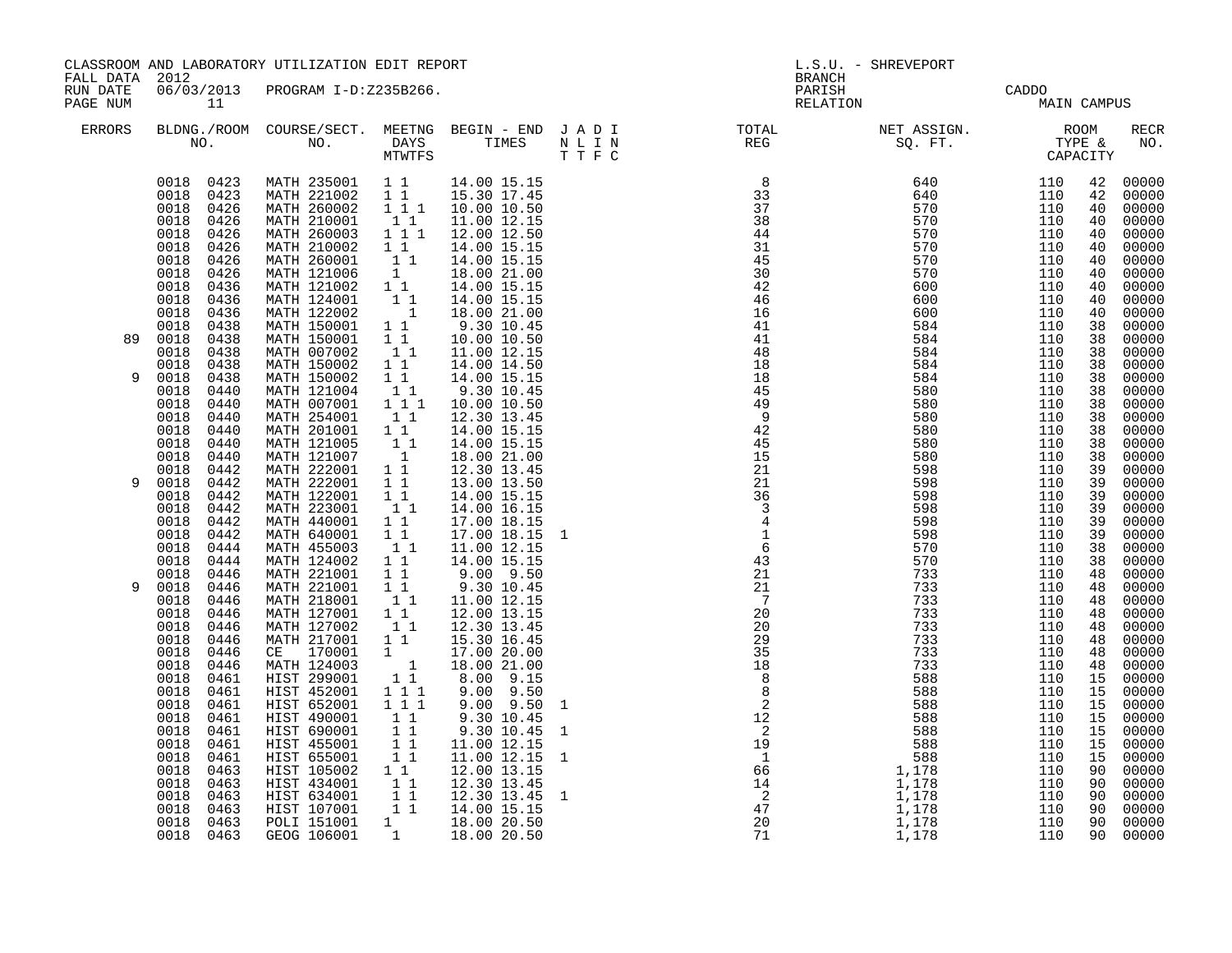| FALL DATA 2012       |                                                                                                                                                                                                                                                                                                                                                                                                                                                                                                                                                                                                                                                                                                                         | CLASSROOM AND LABORATORY UTILIZATION EDIT REPORT                                                                                                                                                                                                                                                                                                                                                                                                                                                                                                                                                                                                                                                                                                                                                                                                                                                                                                                                                                                                                                                                                                                                                                                                     |                                                                                                                                        |                                                                                                                                                                                                                                                                                                                                                                                                                                                                                                                                                                                                                                                                                                                                                                                         |                                  | L.S.U. - SHREVEPORT<br><b>BRANCH</b>                                                                                                                                                                                                                                                                                                                                                                                                                                                                                                                                                                                                                                                                                                                                                            |                                                                                                                                                                                                                    |                                                                                                                                                                                                                        |                                                                                                                            |                                                                                                                                                                                                                                                                                                                                                                                                                                                                                                                                                                                                                                                      |
|----------------------|-------------------------------------------------------------------------------------------------------------------------------------------------------------------------------------------------------------------------------------------------------------------------------------------------------------------------------------------------------------------------------------------------------------------------------------------------------------------------------------------------------------------------------------------------------------------------------------------------------------------------------------------------------------------------------------------------------------------------|------------------------------------------------------------------------------------------------------------------------------------------------------------------------------------------------------------------------------------------------------------------------------------------------------------------------------------------------------------------------------------------------------------------------------------------------------------------------------------------------------------------------------------------------------------------------------------------------------------------------------------------------------------------------------------------------------------------------------------------------------------------------------------------------------------------------------------------------------------------------------------------------------------------------------------------------------------------------------------------------------------------------------------------------------------------------------------------------------------------------------------------------------------------------------------------------------------------------------------------------------|----------------------------------------------------------------------------------------------------------------------------------------|-----------------------------------------------------------------------------------------------------------------------------------------------------------------------------------------------------------------------------------------------------------------------------------------------------------------------------------------------------------------------------------------------------------------------------------------------------------------------------------------------------------------------------------------------------------------------------------------------------------------------------------------------------------------------------------------------------------------------------------------------------------------------------------------|----------------------------------|-------------------------------------------------------------------------------------------------------------------------------------------------------------------------------------------------------------------------------------------------------------------------------------------------------------------------------------------------------------------------------------------------------------------------------------------------------------------------------------------------------------------------------------------------------------------------------------------------------------------------------------------------------------------------------------------------------------------------------------------------------------------------------------------------|--------------------------------------------------------------------------------------------------------------------------------------------------------------------------------------------------------------------|------------------------------------------------------------------------------------------------------------------------------------------------------------------------------------------------------------------------|----------------------------------------------------------------------------------------------------------------------------|------------------------------------------------------------------------------------------------------------------------------------------------------------------------------------------------------------------------------------------------------------------------------------------------------------------------------------------------------------------------------------------------------------------------------------------------------------------------------------------------------------------------------------------------------------------------------------------------------------------------------------------------------|
| RUN DATE<br>PAGE NUM | 12                                                                                                                                                                                                                                                                                                                                                                                                                                                                                                                                                                                                                                                                                                                      | 06/03/2013 PROGRAM I-D:Z235B266.                                                                                                                                                                                                                                                                                                                                                                                                                                                                                                                                                                                                                                                                                                                                                                                                                                                                                                                                                                                                                                                                                                                                                                                                                     |                                                                                                                                        |                                                                                                                                                                                                                                                                                                                                                                                                                                                                                                                                                                                                                                                                                                                                                                                         |                                  | PARISH<br>RELATION                                                                                                                                                                                                                                                                                                                                                                                                                                                                                                                                                                                                                                                                                                                                                                              | CADDO<br>MAIN CAMPUS                                                                                                                                                                                               |                                                                                                                                                                                                                        |                                                                                                                            |                                                                                                                                                                                                                                                                                                                                                                                                                                                                                                                                                                                                                                                      |
| ERRORS               |                                                                                                                                                                                                                                                                                                                                                                                                                                                                                                                                                                                                                                                                                                                         |                                                                                                                                                                                                                                                                                                                                                                                                                                                                                                                                                                                                                                                                                                                                                                                                                                                                                                                                                                                                                                                                                                                                                                                                                                                      |                                                                                                                                        |                                                                                                                                                                                                                                                                                                                                                                                                                                                                                                                                                                                                                                                                                                                                                                                         |                                  |                                                                                                                                                                                                                                                                                                                                                                                                                                                                                                                                                                                                                                                                                                                                                                                                 |                                                                                                                                                                                                                    |                                                                                                                                                                                                                        |                                                                                                                            | <b>RECR</b><br>NO.                                                                                                                                                                                                                                                                                                                                                                                                                                                                                                                                                                                                                                   |
| 4<br>4               | 0024<br>0101<br>0024 0101<br>0024<br>0101<br>0024 0101<br>0024 0101<br>0024<br>0101<br>0024<br>0101<br>0024<br>0024<br>0101A<br>0024<br>0118<br>0024<br>0118<br>0024<br>0118<br>0024<br>0203<br>0024<br>0205<br>0024 0205<br>0024<br>0205<br>0024 0205<br>0024 0205<br>0024<br>0223<br>0024<br>0223<br>0223<br>0024<br>0024<br>0223<br>0024<br>0223<br>0024<br>0223<br>0024<br>0223<br>0024<br>0223<br>0024<br>0223<br>0024<br>0223<br>0024<br>0224<br>0024 0224<br>0024 0224<br>0024 0224<br>0024<br>0224<br>0024<br>0224<br>0024<br>0224<br>0024<br>0224<br>0024<br>0229<br>0024<br>0229<br>0024<br>0229<br>0024<br>0229<br>0024<br>0229<br>0024<br>0229<br>0024<br>0229<br>0024<br>0229<br>0029<br>0100<br>0029 0100 | $\begin{array}{cccccc} 0018 & 0463 & \text{HIST 415001} & 1 & 18.00 & 20.50 \\ 0018 & 0463 & \text{HIST 615001} & 1 & 18.00 & 20.50 & 1 \\ 0018 & 0463 & \text{GEOG 252001} & 1 & 18.00 & 20.50 \\ 0018 & 0465 & \text{CJ} & 211001 & 1 & 18.00 & 20.50 \\ 0018 & 0465 & \text{POLI 211001} & 1 & 18.00 &$<br>MILS 205001 1 11<br>MILS 205001 1 11 6.30 7.30<br>HPE 100001 1 11 8.00 8.50<br>HPE 107001 1 16.00 19.00<br>CE 173001 1 18.30 19.30<br>CE 171001 1 19.00 21.00<br>CE 172001 1 19.00 21.00<br>CE 172001 1 19.00 21.00<br>HPE 144001 1 8.00 9.50<br>HPE 128001 1 1 13<br>0101A HPE 144001<br>HPE 103001<br>HPE 141001<br>HPE 114001<br>PUBH 701001<br>KHS 490001<br>491001<br>KHS<br>420001<br>KHS<br>KHS 462001<br>KHS 225001<br>KHS 311001 1 1 1 8.00 8.50<br>KHS<br>215002<br>440001<br>KHS<br>KHS 334001<br>KHS 201001<br>281001<br>KHS<br>KHS 327001<br>KHS 430001<br>KHS 405001<br>KHS 215001<br>MILS 201001<br>MILS 301001<br>MILS 101001<br>KHS 326001<br>ED 320001<br>KHS 490002<br>PUBH 714001<br>KHS 706001<br>799001<br>KHS<br>HPE 143001<br>425001<br>KHS<br>KHS 625001<br><b>MILS 401001</b><br>XHS 701001 1 18.00 21.00<br>KHS 723001 1 18.00 21.00<br>KHS 700001 1 18.00 21.00<br>BIOS 120001 1 11 8.00 8.50<br>CE 177001 | 11<br>$\begin{array}{cc} 1 & 1 \\ 1 & 1 \end{array}$<br>$\mathbf 1$<br>$1 1 1$<br>11<br>11<br>11<br>1<br>$1\quad1$<br>$1\quad1$<br>1 1 | $18.00$ 20.50 1<br>6.30 7.30<br>11.00 12.15<br>12.30 13.45<br>17.00 18.15<br>18.00 21.00<br>1 1 1 7.00 7.50<br>$\begin{array}{rrrr} 1 & 1.300 & 13.50 \ 1 & 17.00 & 18.00 \ 1 & 18.00 & 21.00 \ 1 & 18.00 & 21.00 \end{array}$<br>$1 \t 8.00 \t 18.00$<br>$9.00$ $9.50$<br>9.30 10.45<br>11.00 12.15<br>$1\overline{1}$ $1\overline{1}$ $13.00\overline{1}$ $13.50$<br>$\begin{array}{rrrr} 1 & 1 & 18.00 & 21.00 \ 1 & 18.00 & 21.00 \ 1 & 18.00 & 21.00 \ 1 & 18.00 & 21.00 \ 1 & 12.30 & 13.45 \end{array}$<br>13.00 13.50<br>14.00 14.50<br>1 1 14.00 15.15<br>$\begin{array}{rrrr} 1 & 16.00 & 19.00 \ 1 & 18.00 & 21.00 \ 1 & 18.00 & 21.00 \ 1 & 18.00 & 21.00 \ 11111 & 7.00 & 7.50 \end{array}$<br>9.30 10.45<br>13.00 16.00<br>13.00 16.00<br>1 1 14.00 15.15<br>1 8.00 15.00 | $\mathbf{1}$<br>$\mathbf 1$<br>1 | $\begin{array}{cccccccc} \text{T} & \text{F} & \text{C} & \text{CAPACITY} & \text{CAPACITY} \\ \text{14} & \text{1,178} & \text{110} & \text{90} \\ \text{61} & \text{1,178} & \text{110} & \text{90} \\ \text{77} & \text{14,528} & \text{110} & \text{42} \\ \text{77} & \text{14,528} & \text{520} & \text{97} \\ \text{27} & \text{14,528} & \text{520} & \text{97} \\ \text{27} & \text{14,5$<br>$\begin{array}{c} 7 \\ 7 \\ 9 \\ 5 \\ 13 \\ \end{array}$<br>$\overline{\phantom{a}}$<br>45<br>19<br>$\frac{44}{47}$<br>45<br>42<br>25<br>$\overline{13}$<br>36<br>19<br>$\overline{\phantom{a}}$<br>$\overline{4}$<br>$\overline{1}$<br>$\begin{bmatrix} 16 \\ 8 \\ 1 \\ 3 \\ 4 \\ 1 \end{bmatrix}$<br>$36$<br>$25$<br>$1$<br>$1$<br>$1$<br>$\overline{4}$<br>$\overline{4}$<br>50<br>150 | 326<br>326<br>876<br>876<br>876<br>876<br>876<br>876<br>876<br>876<br>876<br>876<br>646<br>646<br>646<br>646<br>646<br>646<br>646<br>646<br>768<br>768<br>768<br>768<br>768<br>768<br>768<br>768<br>3,000<br>3,000 | 350<br>350<br>110<br>110<br>110<br>110<br>110<br>110<br>110<br>110<br>110<br>110<br>110<br>110<br>110<br>110<br>110<br>110<br>110<br>110<br>110<br>110<br>110<br>110<br>110<br>110<br>110<br>110<br>110 180<br>110 180 | 12<br>12<br>62<br>62<br>62<br>62<br>40<br>40<br>40<br>40<br>40<br>40<br>40<br>40<br>51<br>51<br>51<br>51<br>51<br>51<br>51 | 00000<br>00000<br>00000<br>$\begin{matrix}42 & 00000\\ 42 & 00000\end{matrix}$<br>00000<br>$\begin{array}{cccc} 97 & 00000 \\ 97 & 00000 \\ 97 & 00000 \end{array}$<br>00000<br>00000<br>00000<br>50 00000<br>00000<br>00000<br>$00000$<br>00000<br>00000<br>00000<br>00000<br>$00000$<br>00000<br>00000<br>$\begin{array}{r} 62 \ \ 62 \ \ 00000 \ \ 62 \ \ 00000 \ \ 62 \ \ 00000 \ \ 62 \ \ 00000 \end{array}$<br>00000<br>62 00000<br>62 00000<br>00000<br>00000<br>00000<br>00000<br>00000<br>00000<br>$00000$<br>00000<br>00000<br>00000<br>00000<br>00000<br>00000<br>00000<br>00000<br>51 00000<br>00000<br>00000<br>00000<br>00000<br>00000 |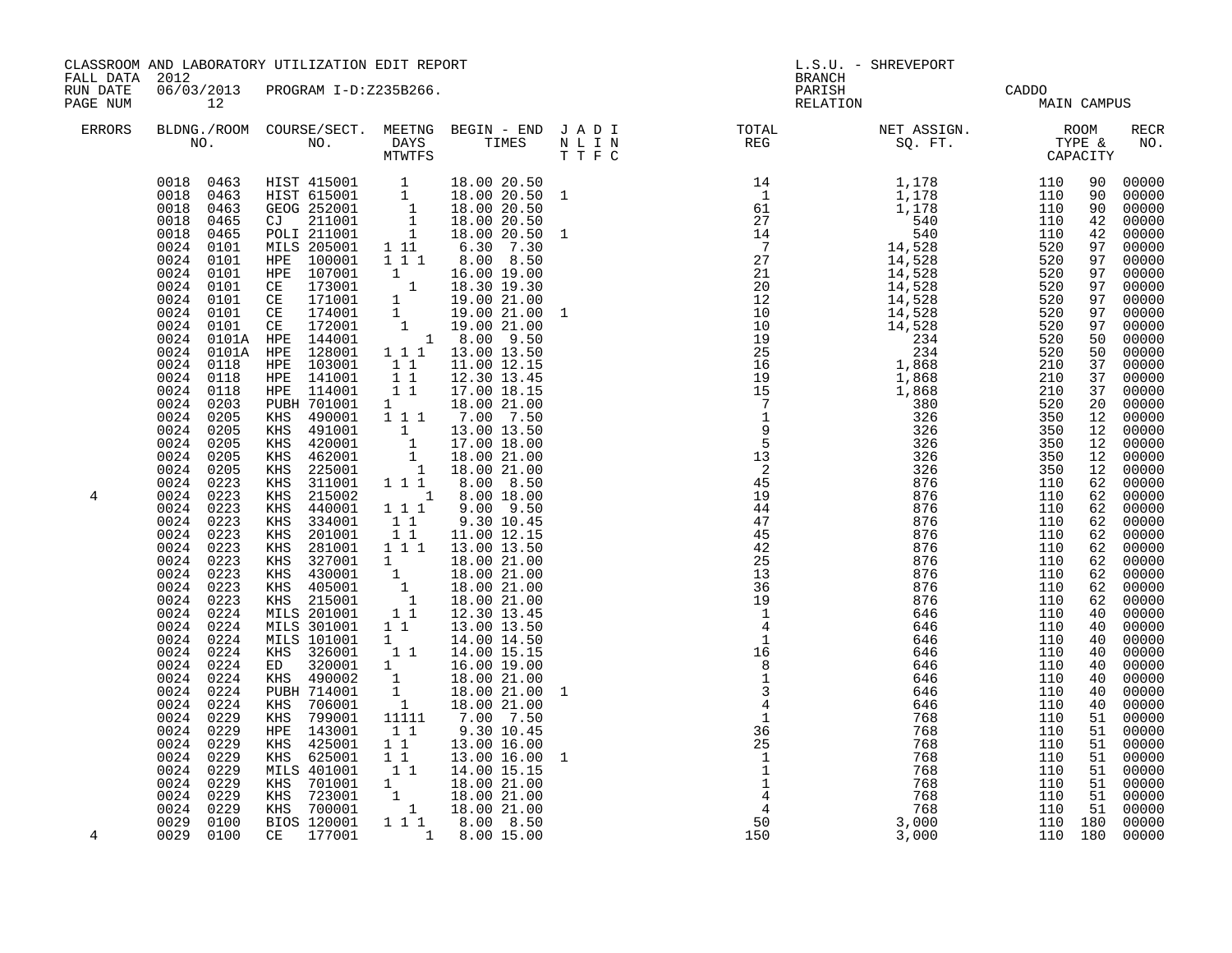| FALL DATA     | 2012         |  |                       | CLASSROOM AND LABORATORY UTILIZATION EDIT REPORT |             |              |        | L.S.U. - SHREVEPORT<br><b>BRANCH</b> |       |                    |       |          |  |                    |  |
|---------------|--------------|--|-----------------------|--------------------------------------------------|-------------|--------------|--------|--------------------------------------|-------|--------------------|-------|----------|--|--------------------|--|
| RUN DATE      | 06/03/2013   |  | PROGRAM I-D:Z235B266. |                                                  |             |              | PARISH |                                      | CADDO |                    |       |          |  |                    |  |
| PAGE NUM      | 13           |  |                       |                                                  |             |              |        |                                      |       |                    |       | RELATION |  | <b>MAIN CAMPUS</b> |  |
| <b>ERRORS</b> | BLDNG./ROOM  |  | COURSE/SECT.          | MEETNG                                           | BEGIN - END | JADI         | TOTAL  | NET ASSIGN.                          |       | <b>ROOM</b>        | RECR  |          |  |                    |  |
|               | NO.          |  | NO.                   | DAYS<br>MTWTFS                                   | TIMES       | NLIN<br>TTFC | REG    | SO. FT.                              |       | TYPE &<br>CAPACITY | NO.   |          |  |                    |  |
|               | 0029<br>0100 |  | BIOS 110002           | 111                                              | 9.00 9.50   |              | 175    | 3,000                                | 110   | 180                | 00000 |          |  |                    |  |
|               | 0029<br>0100 |  | <b>PHSC 105001</b>    | 111                                              | 10.00 10.50 |              | 84     | 3,000                                | 110   | 180                | 00000 |          |  |                    |  |
|               | 0029<br>0100 |  | 179001<br>CE          |                                                  | 11.00 12.00 |              | 25     | 3,000                                | 110   | 180                | 00000 |          |  |                    |  |
|               | 0029<br>0100 |  | BIOS 101002           | 1 1                                              | 11.00 12.15 |              | 118    | 3,000                                | 110   | 180                | 00000 |          |  |                    |  |
|               | 0029<br>0100 |  | 121002<br>CHEM        | 111                                              | 12.00 12.50 |              | 80     | 3,000                                | 110   | 180                | 00000 |          |  |                    |  |
|               | 0029<br>0100 |  | 104001<br>FS          | $1\quad1$                                        | 12.30 13.45 |              | 72     | 3,000                                | 110   | 180                | 00000 |          |  |                    |  |
|               | 0029<br>0100 |  | 176001<br>CE          |                                                  | 16.00 21.00 |              | 75     | 3,000                                | 110   | 180                | 00000 |          |  |                    |  |
|               | 0029<br>0100 |  | 105001<br>GEOL        |                                                  | 17.00 20.00 |              | 80     | 3,000                                | 110   | 180                | 00000 |          |  |                    |  |
|               | 0029<br>0100 |  | 175001<br>CE          |                                                  | 18.00 23.00 |              | 150    | 3,000                                | 110   | 180                | 00000 |          |  |                    |  |
|               | 0029<br>0100 |  | 178001<br>CE          |                                                  | 19.00 21.00 |              | 100    | 3.000                                | 110   | 180                | 00000 |          |  |                    |  |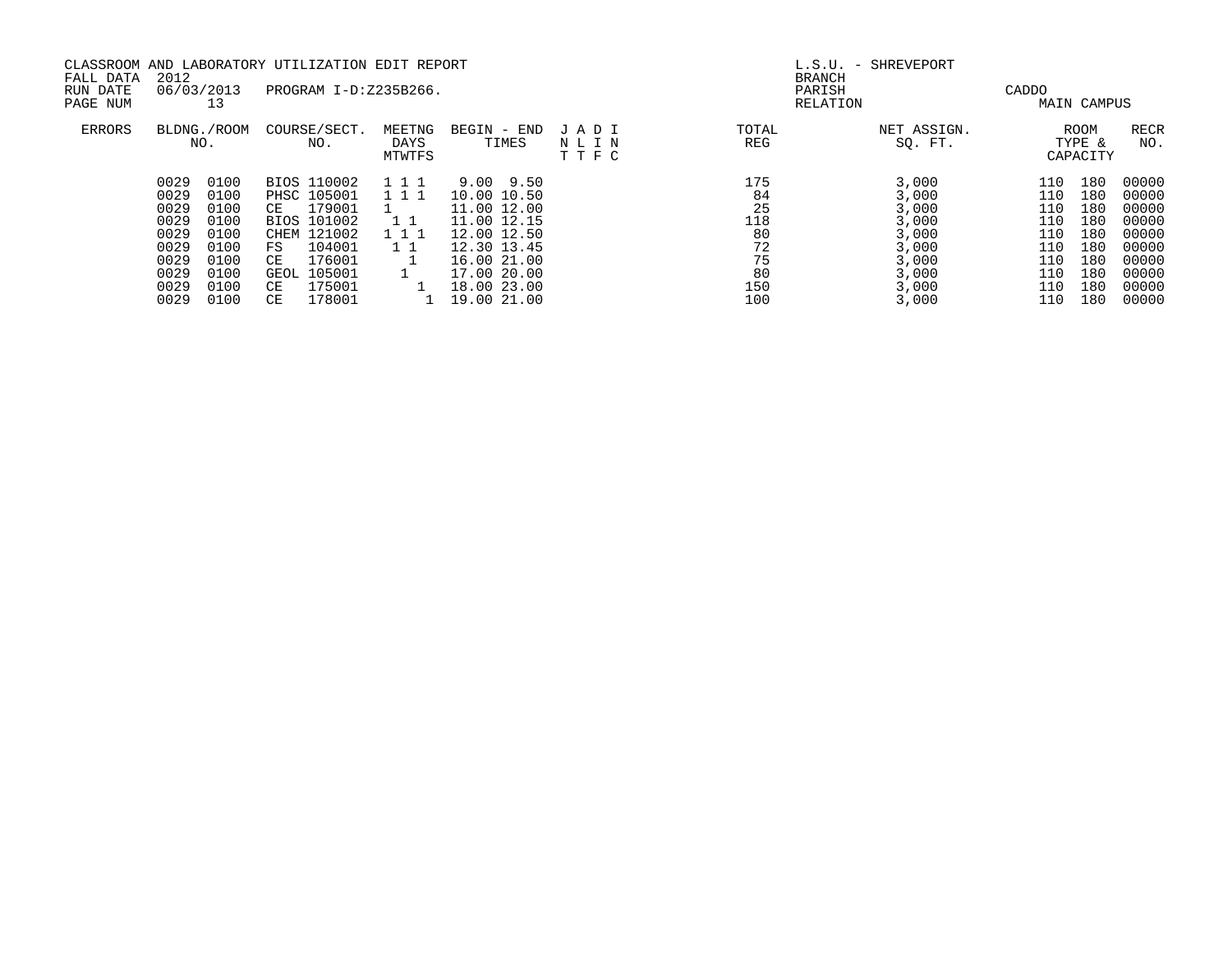## E R R O R P A G E L.S.U. - SHREVEPORT

- ERROR 1 CLASS AND LABORATORY UTILIZATION FILE DOES NOT MATCH WITH BLDGS AND ROOMS FILE. THE ROOM, BUILDING, AND CLASS FILES MUST ALL MATCH. IF THE ROOM NUMBER ON THE UTILIZATION IS CORRECT, THE ROOM SHOULD TO BE ADDED TO THE ROOM FILE.
- ERROR 2 THERE SHOULD BE AT LEAST ONE ENTRY IN THE DAYS-OF-WEEK-COURSE-MEETS FIELD.
- ERROR 3 BEGIN-END-TIME FIELDS MUST BE BETWEEN 06.00 AND 23.00
- ERROR 4 WARNING CLASS TIME EXCEEDS 5 HOURS. 35

- ERROR 5 ROOM TYPE INVALID FOR TEACHING CLASS, CLASSES CANNOT BE SCHEDULED IN ROOMS DESIGNATED AS CIRCULATION, CUSTODIAL OR MECHANICAL.
- ERROR 7 THE TOTAL REGISTRANTS FIELD MUST NOT BE BLANK OR ZEROS

|  | ERROR 8 - WARNING - EXCEEDS THE CAPACITY OF THE ROOM BY 50% (IF THIS IS A JOINT CLASS ITS REGISTRANTS ARE INCLUDED). |  |
|--|----------------------------------------------------------------------------------------------------------------------|--|
|  | PLEASE CHECK THE CAPACITY OF THE ROOM AS IT APPEARS ON THE ROOM FILE.                                                |  |
|  |                                                                                                                      |  |

ERROR 9 - UNLESS THERE IS A JOINT CLASS, ALTERNATE WEEKS OR INCONSISTENT MEETING TIMES, THERE SHOULD BE NO DUPLICATES. 5

| TOTAL ERRORS (INCLUDING WARNINGS)                                  |     |
|--------------------------------------------------------------------|-----|
| TOTAL NUMBER OF RECORDS READ                                       | 622 |
| TOTAL NUMBER OF RECORDS ACCEPTED FOR SPACE UTILIZATION COMPUTATION | 617 |
| NUMBER OF JOINT-CLASS RECORDS                                      | 78  |
| NUMBER OF ALTERATE WEEKS RECORDS                                   |     |
| NUMBER OF DIFFERENT TIMES RECORDS                                  |     |

NUMBER OF INCONSISTENT RECORDS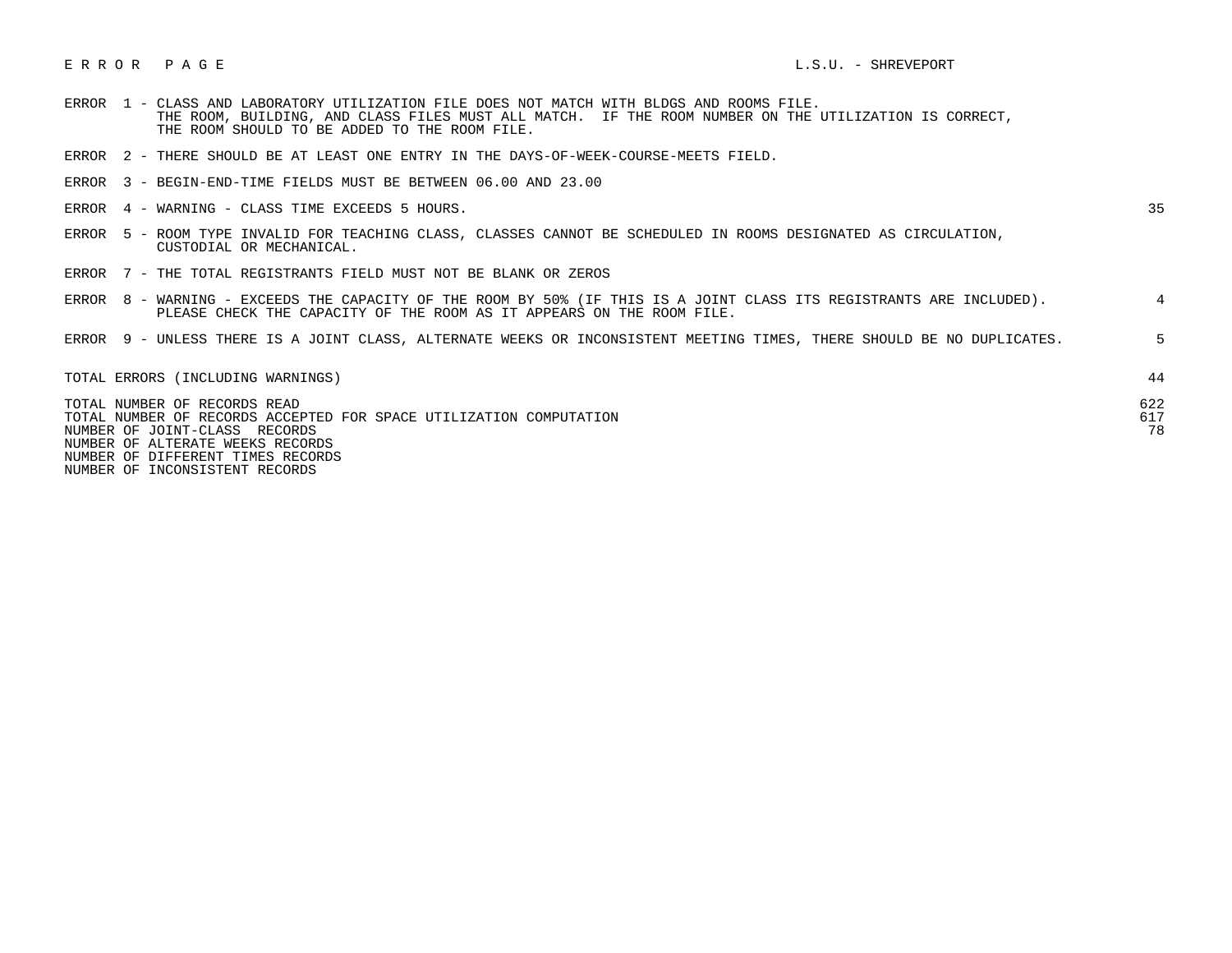|                                                                                      | DAY USE         | NIGHT USE       | TOTAL           |  |
|--------------------------------------------------------------------------------------|-----------------|-----------------|-----------------|--|
|                                                                                      | $(0600 - 1700)$ | (1700-2300)     | $(0600 - 2300)$ |  |
| *CLASSROOM FACILITIES                                                                |                 |                 |                 |  |
| TOTAL NUMBER OF ROOMS                                                                |                 |                 | 86              |  |
| TOTAL NUMBER OF STATIONS (CAPACITY)                                                  |                 |                 | 3929            |  |
| WEEKLY STUDENT CONTACT HOURS                                                         | 24936           | 9050            | 33987           |  |
| WEEKLY TOTAL OF ROOMS AVAILABLE - COUNTED IN HALF HOUR INCREMENTS                    | 7740            | 4300            | 12040           |  |
| WEEKLY TOTAL OF ROOMS IN USE - COUNTED IN HALF HOUR INCREMENTS                       | 1823            | 849             | 2672            |  |
| WEEKLY TOTAL OF STUDENT STATIONS AVAILABLE - COUNTED IN HALF HOUR INCREMENTS         | 353610          | 196450          | 550060          |  |
| WEEKLY TOTAL OF STATIONS AVAILABLE IN ROOMS IN USE - COUNTED IN HALF HOUR INCREMENTS | 100352          | 43686           | 144038          |  |
| WEEKLY TOTAL OF STATIONS IN USE - COUNTED IN HALF HOUR INCREMENTS                    | 49873           | 18101           | 67974           |  |
| PERCENT OF ROOMS IN USE TO ROOMS AVAILABLE                                           | 23.6            | 19.7            | 22.2            |  |
| PERCENT OF STATIONS IN USE TO STATIONS AVAILABLE                                     | 14.1            | 9.2             | 12.4            |  |
| PERCENT OF STATIONS IN USE TO STATIONS AVAILABLE IN OCCUPIED ROOMS                   | 49.7            | 41.4            | 47.2            |  |
|                                                                                      |                 |                 |                 |  |
|                                                                                      | DAY USE         | NIGHT USE       | TOTAL           |  |
|                                                                                      | $(0600 - 1700)$ | $(1700 - 2300)$ | $(0600 - 2300)$ |  |
| CLASSROOM                                                                            |                 |                 |                 |  |
| TOTAL NUMBER OF ROOMS                                                                |                 |                 | 86              |  |
| TOTAL NUMBER OF STATIONS (CAPACITY)                                                  |                 |                 | 3929            |  |
| WEEKLY STUDENT CONTACT HOURS                                                         | 24936           | 9050            | 33987           |  |
| WEEKLY TOTAL OF ROOMS AVAILABLE - COUNTED IN HALF HOUR INCREMENTS                    | 7740            | 4300            | 12040           |  |
| WEEKLY TOTAL OF ROOMS IN USE - COUNTED IN HALF HOUR INCREMENTS                       | 1823            | 849             | 2672            |  |
| WEEKLY TOTAL OF STUDENT STATIONS AVAILABLE - COUNTED IN HALF HOUR INCREMENTS         | 353610          | 196450          | 550060          |  |
| WEEKLY TOTAL OF STATIONS AVAILABLE IN ROOMS IN USE - COUNTED IN HALF HOUR INCREMENTS | 100352          | 43686           | 144038          |  |
| WEEKLY TOTAL OF STATIONS IN USE - COUNTED IN HALF HOUR INCREMENTS                    |                 |                 |                 |  |
|                                                                                      | 49873           | 18101           | 67974           |  |
| PERCENT OF ROOMS IN USE TO ROOMS AVAILABLE                                           | 23.6            | 19.7            | 22.2            |  |
| PERCENT OF STATIONS IN USE TO STATIONS AVAILABLE                                     | 14.1            | 9.2             | 12.4            |  |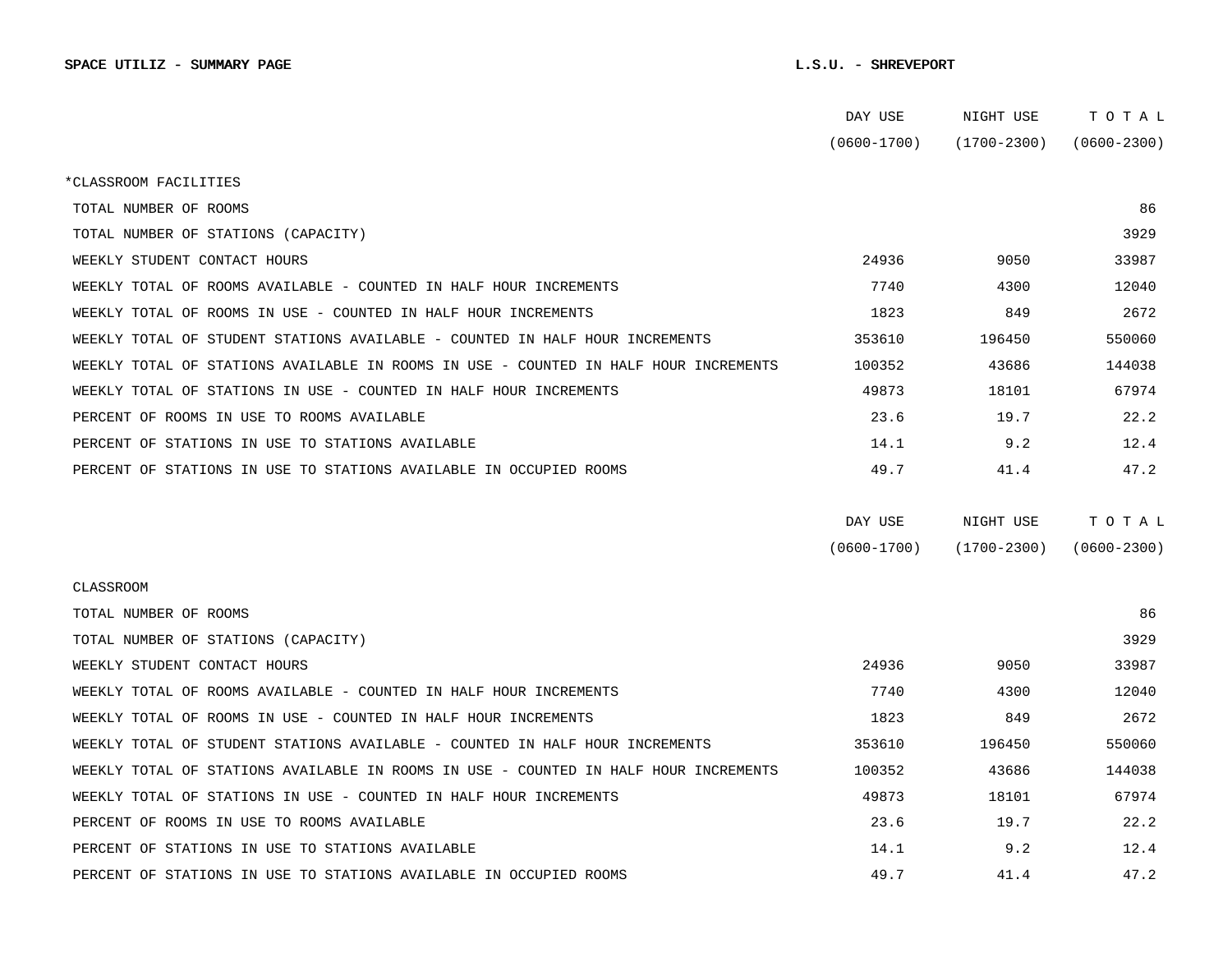|                                                                                      | DAY USE         | NIGHT USE       | TOTAL           |
|--------------------------------------------------------------------------------------|-----------------|-----------------|-----------------|
|                                                                                      | $(0600 - 1700)$ | $(1700 - 2300)$ | $(0600 - 2300)$ |
| *LABORATORY FACILITIES                                                               |                 |                 |                 |
| TOTAL NUMBER OF ROOMS                                                                |                 |                 | 47              |
| TOTAL NUMBER OF STATIONS (CAPACITY)                                                  |                 |                 | 1259            |
| WEEKLY STUDENT CONTACT HOURS                                                         | 5803            | 443             | 6246            |
| WEEKLY TOTAL OF ROOMS AVAILABLE - COUNTED IN HALF HOUR INCREMENTS                    | 4230            | 2350            | 6580            |
| WEEKLY TOTAL OF ROOMS IN USE - COUNTED IN HALF HOUR INCREMENTS                       | 726             | 92              | 818             |
| WEEKLY TOTAL OF STUDENT STATIONS AVAILABLE - COUNTED IN HALF HOUR INCREMENTS         | 113310          | 62950           | 176260          |
| WEEKLY TOTAL OF STATIONS AVAILABLE IN ROOMS IN USE - COUNTED IN HALF HOUR INCREMENTS | 19636           | 2656            | 22292           |
| WEEKLY TOTAL OF STATIONS IN USE - COUNTED IN HALF HOUR INCREMENTS                    | 11606           | 886             | 12492           |
| PERCENT OF ROOMS IN USE TO ROOMS AVAILABLE                                           | 17.2            | 3.9             | 12.4            |
| PERCENT OF STATIONS IN USE TO STATIONS AVAILABLE                                     | 10.2            | 1.4             | 7.1             |
| PERCENT OF STATIONS IN USE TO STATIONS AVAILABLE IN OCCUPIED ROOMS                   | 59.1            | 33.4            | 56.0            |
|                                                                                      | DAY USE         | NIGHT USE       | TOTAL           |
|                                                                                      | $(0600 - 1700)$ | $(1700 - 2300)$ | $(0600 - 2300)$ |
| CLASS LABORATORY                                                                     |                 |                 |                 |
| TOTAL NUMBER OF ROOMS                                                                |                 |                 | 31              |
| TOTAL NUMBER OF STATIONS (CAPACITY)                                                  |                 |                 | 877             |
| WEEKLY STUDENT CONTACT HOURS                                                         | 5803            | 443             | 6246            |
| WEEKLY TOTAL OF ROOMS AVAILABLE - COUNTED IN HALF HOUR INCREMENTS                    | 2790            | 1550            | 4340            |
| WEEKLY TOTAL OF ROOMS IN USE - COUNTED IN HALF HOUR INCREMENTS                       | 726             | 92              | 818             |

PERCENT OF STATIONS IN USE TO STATIONS AVAILABLE IN OCCUPIED ROOMS 59.1 33.4 56.0

WEEKLY TOTAL OF STUDENT STATIONS AVAILABLE - COUNTED IN HALF HOUR INCREMENTS 78930 78930 43850 122780 WEEKLY TOTAL OF STATIONS AVAILABLE IN ROOMS IN USE - COUNTED IN HALF HOUR INCREMENTS 19636 2656 22292 WEEKLY TOTAL OF STATIONS IN USE - COUNTED IN HALF HOUR INCREMENTS 1886 12492 PERCENT OF ROOMS IN USE TO ROOMS AVAILABLE **18.8** 26.0 5.9 18.8 PERCENT OF STATIONS IN USE TO STATIONS AVAILABLE  $14.7$  2.0 10.2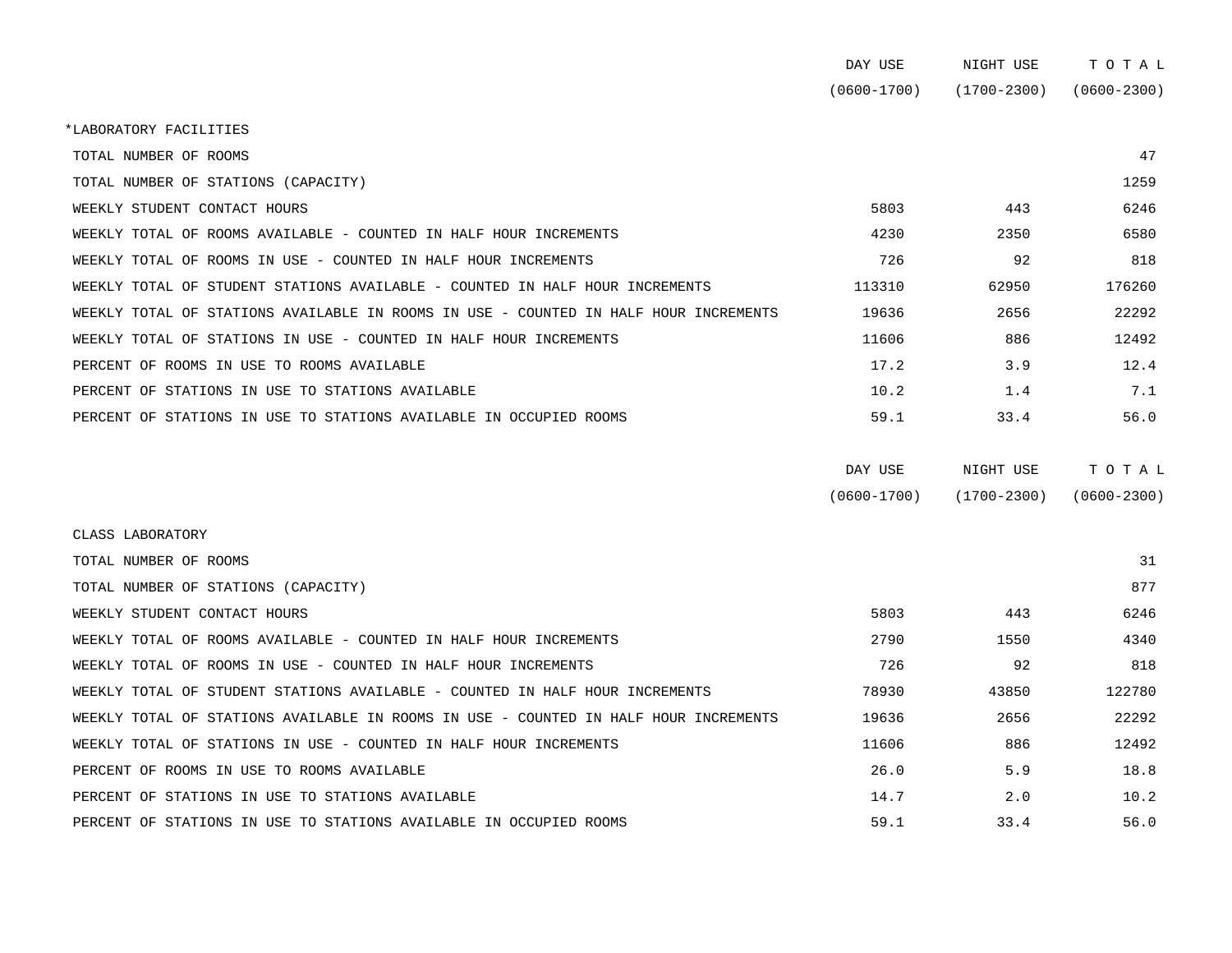|                                                                                      | DAY USE         | NIGHT USE       | тотаь           |
|--------------------------------------------------------------------------------------|-----------------|-----------------|-----------------|
|                                                                                      | $(0600 - 1700)$ | (1700-2300)     | $(0600 - 2300)$ |
| *RESEARCH/NONCLASS LAB.                                                              |                 |                 |                 |
| TOTAL NUMBER OF ROOMS                                                                |                 |                 | 12              |
| TOTAL NUMBER OF STATIONS (CAPACITY)                                                  |                 |                 | 148             |
| WEEKLY STUDENT CONTACT HOURS                                                         | 5               |                 | 5               |
| WEEKLY TOTAL OF ROOMS AVAILABLE - COUNTED IN HALF HOUR INCREMENTS                    | 1080            | 600             | 1680            |
| WEEKLY TOTAL OF ROOMS IN USE - COUNTED IN HALF HOUR INCREMENTS                       | 8               |                 | 8               |
| WEEKLY TOTAL OF STUDENT STATIONS AVAILABLE - COUNTED IN HALF HOUR INCREMENTS         | 13320           | 7400            | 20720           |
| WEEKLY TOTAL OF STATIONS AVAILABLE IN ROOMS IN USE - COUNTED IN HALF HOUR INCREMENTS | 256             |                 | 256             |
| WEEKLY TOTAL OF STATIONS IN USE - COUNTED IN HALF HOUR INCREMENTS                    | 10              |                 | 10              |
| PERCENT OF ROOMS IN USE TO ROOMS AVAILABLE                                           | .7              | $\cdot$ 0       | . 5             |
| PERCENT OF STATIONS IN USE TO STATIONS AVAILABLE                                     | $\cdot$ 1       | $\cdot$ 0       | $\cdot$ 0       |
| PERCENT OF STATIONS IN USE TO STATIONS AVAILABLE IN OCCUPIED ROOMS                   | 3.9             | $\cdot$ 0       | 3.9             |
|                                                                                      | DAY USE         | NIGHT USE       | TOTAL           |
|                                                                                      | $(0600 - 1700)$ | $(1700 - 2300)$ | $(0600 - 2300)$ |
| *SPECIAL USE FACILITIES                                                              |                 |                 |                 |
| TOTAL NUMBER OF ROOMS                                                                |                 |                 | 21              |
| TOTAL NUMBER OF STATIONS (CAPACITY)                                                  |                 |                 | 333             |
| WEEKLY STUDENT CONTACT HOURS                                                         | 240             | 105             | 345             |
| WEEKLY TOTAL OF ROOMS AVAILABLE - COUNTED IN HALF HOUR INCREMENTS                    | 1890            | 1050            | 2940            |
| WEEKLY TOTAL OF ROOMS IN USE - COUNTED IN HALF HOUR INCREMENTS                       | 24              | 20              | 44              |
| WEEKLY TOTAL OF STUDENT STATIONS AVAILABLE - COUNTED IN HALF HOUR INCREMENTS         | 29970           | 16650           | 46620           |
| WEEKLY TOTAL OF STATIONS AVAILABLE IN ROOMS IN USE - COUNTED IN HALF HOUR INCREMENTS | 2046            | 1478            | 3524            |
| WEEKLY TOTAL OF STATIONS IN USE - COUNTED IN HALF HOUR INCREMENTS                    | 480             | 210             | 690             |
| PERCENT OF ROOMS IN USE TO ROOMS AVAILABLE                                           | 1.3             | 1.9             | 1.5             |
| PERCENT OF STATIONS IN USE TO STATIONS AVAILABLE                                     | 1.6             | 1.3             | 1.5             |
| PERCENT OF STATIONS IN USE TO STATIONS AVAILABLE IN OCCUPIED ROOMS                   | 23.5            | 14.2            | 19.6            |